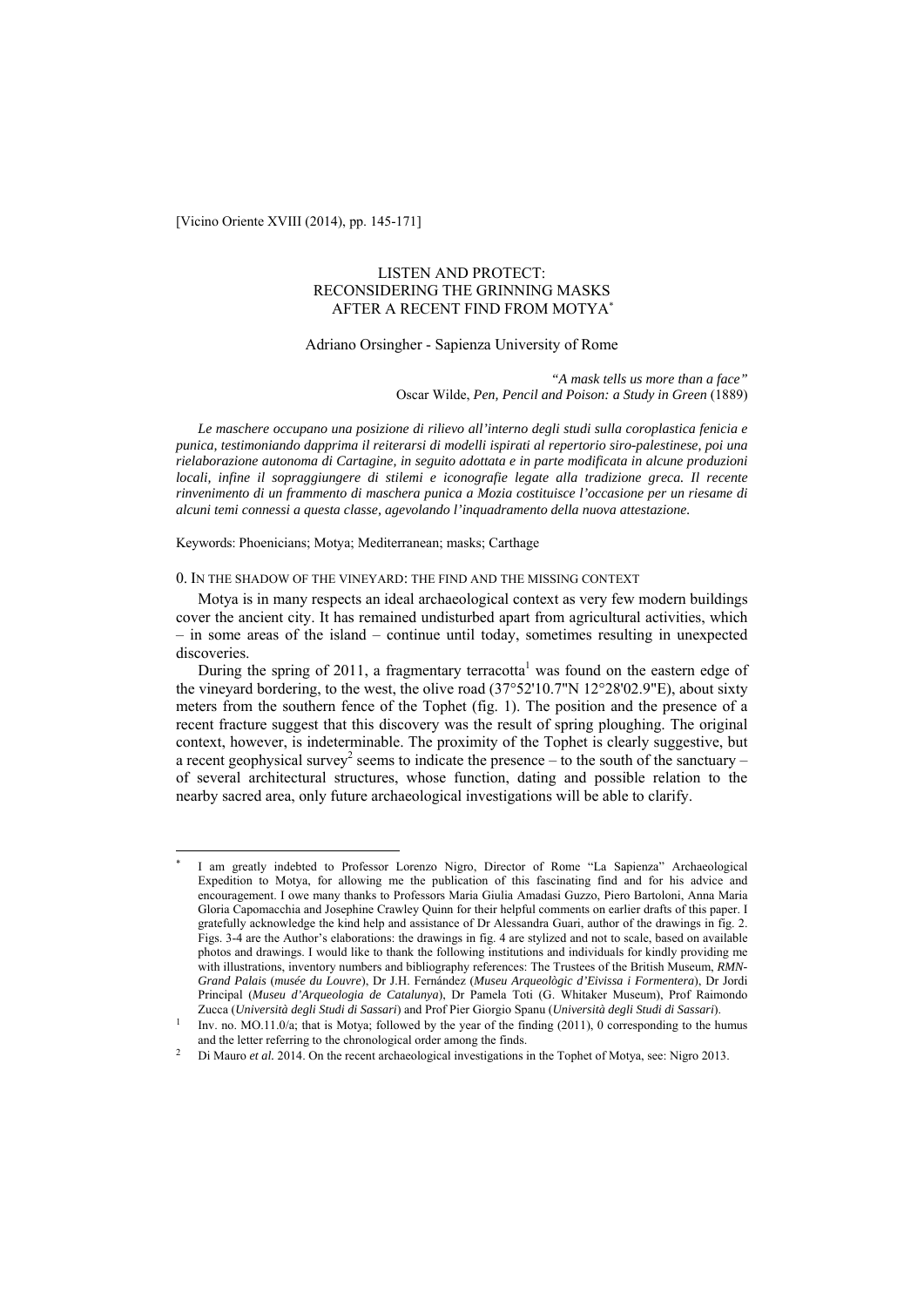This paper aims to analyse the terracotta fragment<sup>3</sup> (fig. 2), providing a typological and chronological framework within the very extensive Phoenician and Punic coroplastic production.

## 1. THE PIERCED EAR: MOVING AMONG HEADS, BUSTS, PROTOMES AND MASKS

In this fragmentary terracotta part of a right cheek and ear, characterized by the presence of two holes made on the lobe and the helix, is preserved. The presence of one or more holes on the ears<sup>4</sup> (sometimes also on the nose<sup>5</sup>) – which could originally have contained a metal earring  $6 -$  was common to different types of votive terracottas,<sup>7</sup> such as masks, protomes, $8 \text{ bursts}^9$  and heads.<sup>10</sup>

Despite the fragmentary conservation status, the manufacture of the back side (hollow and worked) and the morphology of the ear suggest that it is a mask. Among the various mask typologies, the only currently known one<sup>11</sup> with these kinds of holes in the ears is the grinning type, to which this fragment can be thus attributed.

## 2. APPROACHING THE MASKS: CONTEXTS, (RE)USES AND FUNCTIONS

The function of the masks cannot be defined *a priori*, but must be clarified individually taking into account the context (usually industrial areas, dwelling quarters, sacred areas and tombs) and some morphological elements, such as the dimensions (full-size or over life-

<sup>3</sup> MO.11.0/a (G. Whitaker Museum, inv. no. 8071), mask. Context: 37°52'10.7"N 12°28'02.9"E, humus. Material: clay. Manufacture technique: matrix moulded, hand-modelling and stick finishing. Description: right ear and cheek of a mask. Conservation status: fragmentary. Fabric colour: 2.5Y7/3 Pale Yellow, core 5YR6/8 Reddish Yellow. Production: non local (Carthage?). Ware: hard, porous, rough to the touch; inclusions: white limestone (size: small/large, frequency: high/rare) and quartz (size: small; frequency: high). Surface treatment: beige washing (5Y8/2 Pale Yellow) on both sides, coated with yellow paint (7.5YR7/8 Reddish Yellow), preserved only in a few spots. H. 7,0 cm. D. 0,5/0,9 cm. L. 4,8 cm. Chronology: c. second half of the  $6<sup>th</sup>$ century BC.<br>This was a practice frequently attested in the Near East. At first, it was apparently limited to (male and

female) divine figures, but, afterwards, it was extended to the royal and possibly, later on, to high ranking figures (such as dignitaries and knights).<br>Ouillard 1987, 157-159.

<sup>6</sup> Quillard 1987, 159-161, pl. XXXIV:1-2.

<sup>7</sup> On the terminological issue, see: Fariselli 2011, 155, note 1. Considering the existence of common features, masks and protomes have often been analyzed together (Ciasca 1988; 1991, 6). Three main criteria usually distinguish them from one another: in protomes the representation also included the neck, while the apertures for the eyes (and the mouth) were missing (they could be painted or coated with precious materials) and the back side was flat. However, there were some hybrid specimens. Some protomes presented – sometimes simultaneously (Nigro 2004, 39, fig. 3) – intermediate features: the representation could be limited to the face (Acquaro - De Vita 2010, 108) and the back side could be hollow with through holes along the edge. In a terracotta (Acquaro - De Vita 2010, 109), classified as a mask in consideration of the apertures for eyes, the representation was extended to the neck. 8 Ciasca 1988, 368.

<sup>9</sup>  $\frac{9}{10}$  Bisi 1988, 334, 352.

Ciasca 1988, 369.

<sup>11</sup> The morphology of a mask with pierced ear from Carthage is different (Acquaro - De Vita 2010, 109).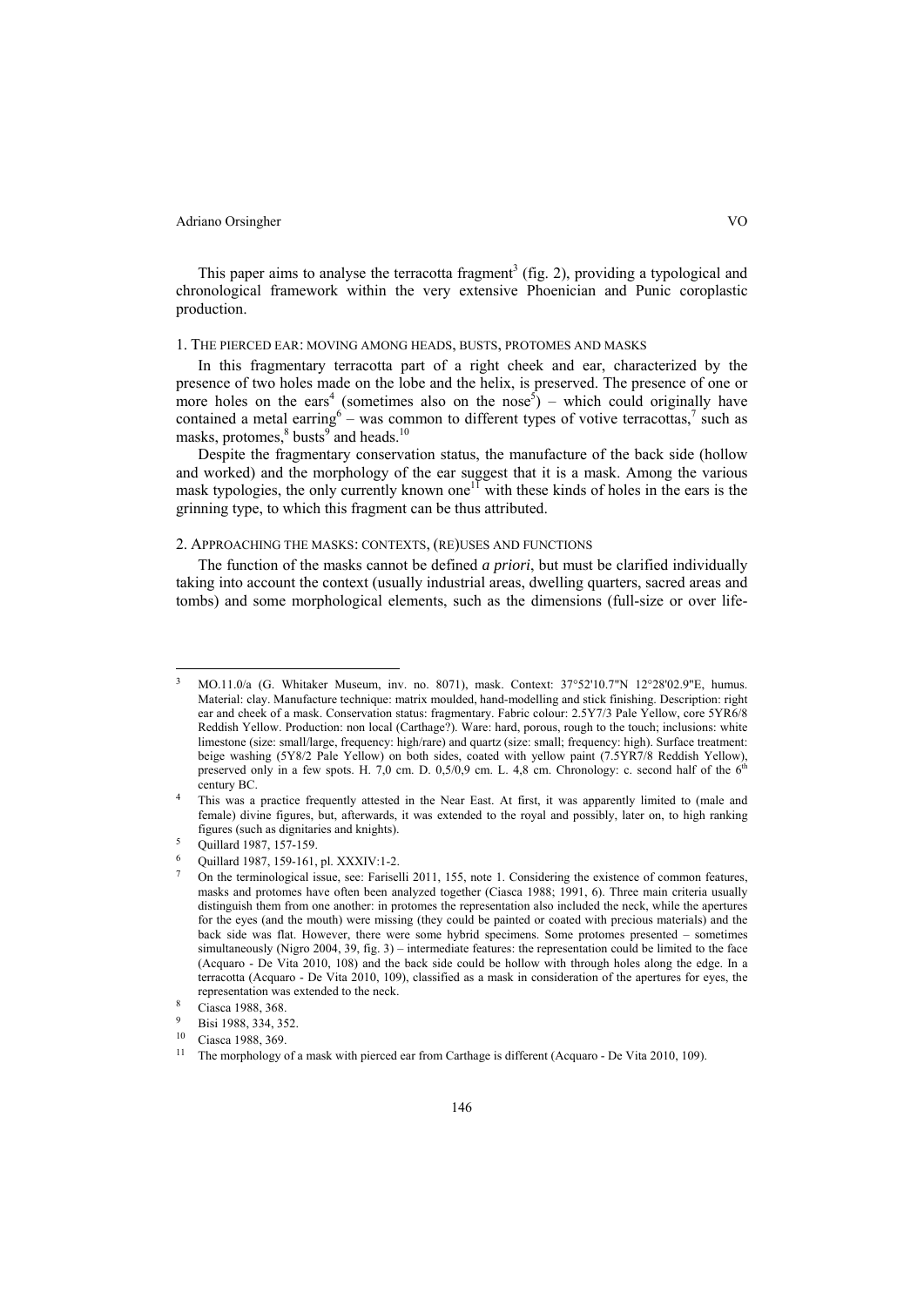size) and the profile, besides the presence/absence and the number and position of through holes along the edge.<sup>12</sup>

Since the first studies, $^{13}$  their apotropaic value has been unanimously<sup>14</sup> recognized, considering their presence both in dwellings and tombs<sup>15</sup> (where the masks were often deposed next to the dead, close to or facing the entrance).<sup>16</sup> This apotropaic function<sup>17</sup> seems to be confirmed by the replica of some types as amulets<sup>18</sup> (especially the negroid<sup>19</sup>) and silenic<sup>20</sup> ones). Similarly, this value can also be recognized for the (divine) faces, figures and symbols carved or painted in the chamber tombs.<sup>21</sup>

The masks with one or more suspension holes on top were likely hung<sup>22</sup> on the walls of houses or sanctuaries.<sup>23</sup> Whereas, those under life-size and with several holes along the edge could be applied to any (wooden or other material) support, such as the head of statues.<sup>24</sup>

Regarding the life-size clay masks, the issue of whether they could be worn during religious ceremonies has often been raised. This use, illustrated by several Cypriot terracottas,<sup>25</sup> has often been denied<sup>26</sup> taking into account some considerations: a) the presence of a single top hole (which presumes the suspension); b) the stiffness of the material; c) the depth<sup>27</sup> and the manufacture of the inside (without an enlargement corresponding to the ears); d) the absence of nasal (and sometimes mouth) openings for

 $12$ Among the most recurrent pattern, there were: one or two holes on top; one on top and two above the ear; one on top and two pairs above and below the ear; four on top; holes all around. 13 Taramelli 1915.

<sup>&</sup>lt;sup>14</sup> Among the others, see: Moscati 1968, 132; Bénichou-Safar 1982, 267, note 219; Fariselli 2011, 165.<br><sup>15</sup> Recently (Fariselli 2011, 165), the issue has been raised that the deposition of masks in tombs was the final

destination instead of the primary function, namely the re-use of an insignia previously employed in daily life (Lancellotti 2006, 63). Although plausible, this hypothesis may be difficult to prove without use-alteration traces, fractures, ancient restorations and morphological features incompatible with the tomb architecture (such as through holes for a mask placed on the floor) or when the context clearly testified an heirloom value. 16 Cintas 1946, 48; Bénichou-Safar 1982, 313.

Bénichou-Safar (1982, 275) did not rule out their use in rituals preceding the deposition of the dead. This hypothesis has been taken up and extended in: López-Bertran - García-Ventura 2008, 30.

<sup>&</sup>lt;sup>18</sup> Moscati 1968, 257-258; Culican 1976; Del Vais - Fariselli 2012, 75. The grinning type was also reproduced in some Carthaginian cretulae (Morstadt 2010, 209, fig. 14).<br>
<sup>19</sup> Bartoloni 1973, 184-185, 195, pl. LIX:50; Moscati 1987, 125, pl. XXXII:2.<br>
<sup>20</sup> Moscati 1983.<br>
<sup>21</sup> A fan: proposal particle 1968, 202, 202, 202, Colliant 197

<sup>21</sup> A few examples are in: Garbini 1968, 323-324; Culican 1975-1976, 73. For a different interpretation of a recent case, see: Bernardini 2005, 75-76, proposing to consider the figure carved in a chamber tomb of Sulky as the representation of the dead.<br><sup>22</sup> For a wide mask from Akhziv (Culican 1975-1976, fig. 16) attachment to a wall could be presumed.<br><sup>23</sup> This is the case of the mask (with three holes on top) found close to the entra

<sup>(</sup>Carton 1929, 13, no. 20). See also the considerations in: Smith 2009, 120-121. 24 Ciasca 1992, 149.

<sup>25</sup> Karageorghis 2006, 159-161, figs. 154-155.

<sup>26</sup> Campanella 2009, 530.

<sup>&</sup>lt;sup>27</sup> Gauckler 1915, pl. CXCIX:1-2. Considering the frequent absence of the masks' profile drawings, the various functional hypotheses cannot be verified – without an autoptic analysis – solely through frontal images.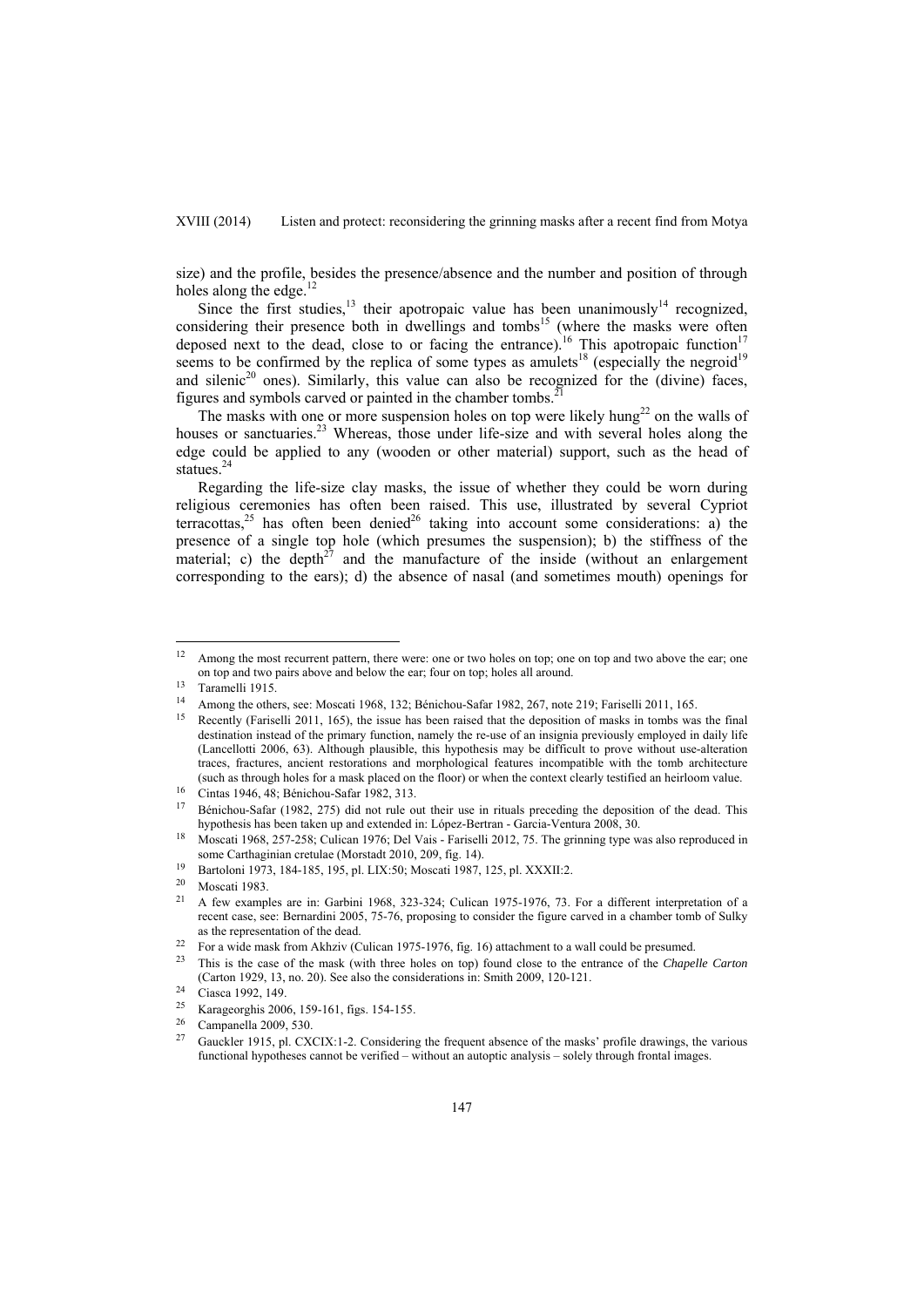easy breathing.<sup>28</sup> Moreover, it has been suggested that the clay masks were not worn and they reproduced perishable<sup>29</sup> prototypes made of leather, wood<sup>30</sup> and cloth.<sup>31</sup> This thesis, however, would not explain the presence of the eye-holes and why – if the masks were just meant to be hung or attached to simulacra – protomes were not used.

#### 3. A VIEW ON THE GRIMACING MASKS

The production of face masks in the Near East dates back to at least the Pre-Pottery Neolithic  $B$ .<sup>32</sup> However, the first specimens with features next to the 1<sup>st</sup> millennium BC masks appeared during the Late Bronze Age.<sup>33</sup> Currently, the earliest masks found in Phoenicia during the Iron Age are the specimen from Khaldeh, whose chronology is uncertain,  $34$  and the fragment from Tyre stratum X-1, dating back to the mid-9<sup>th</sup> century BC.<sup>35</sup> The production of masks continued in the West,<sup>36</sup> probably ending during the  $2^{nd}$ century BC, when the models relevant to other traditions – which had already been accepted in the Punic repertoire (as evidenced by the silenic type) – prevailed.

Among the numerous types composing the repertoire of Phoenician and Punic masks, which were classified by Pierre Cintas, then reworked by Colette Picard and later sketched by Ephraim Stern<sup>37</sup> (Tab. 1), one of the most well-known has been defined as grinning because of the mouth shape.

The grinning masks portray male hairless characters with some defined features: the moon crescent-shaped eyes, the engraved or impressed furrows on the forehead and cheekbones, the open mouth baring teeth. On the forehead engraved or impressed symbols, sometimes repeated also on the cheekbones and chin, could be applied. These

 $28$ 28 These features could be a real obstacle only if we assume a continuous and long lasting use during the rites. It was also observed (Kletter 2007, 194) that the masks could be kept in one hand and used away from the face. According to this hypothesis, also the under life-size masks could be employed.<br><sup>29</sup> Based on a bronze mask from a private collection in Budapest, G. Garbini (1968, 325-326, pl. III) suggested

also metallic prototypes. To my knowledge, there is no further information on this specimen and its authenticity – considering the similarity with the mask from San Sperate – is highly dubious.<br><sup>30</sup> The hypothesis of wooden prototypes seems particularly persuasive for the negroid masks; see in particular a

specimen from Carthage: Picard 1965-1966, fig. 2.<br><sup>31</sup> Picard 1965-1966, 89; Karageorghis 1996.<br><sup>32</sup> Qibriil 1986, 46, fig. 32, 48,49. See also the ra

<sup>32</sup> O'Neill 1986, 46, fig. 22; 48-49. See also the recent exhibition: "Face to Face: The Oldest Masks in the World", The Israel Museum, Temporary Exhibition Gallery, Samuel and Saidye Bronfman, Archaeology Wing, 11 March - 11 September 2014.<br><sup>33</sup> Glenn Markoe (1990, 14-16), based on stylistic considerations, in the Cypriot production of the Late Bronze

Age, the prototypes of the earliest Phoenician specimens recognized. See also: Fariselli 2014.<br><sup>34</sup> The context of this mask – an infant burial dating back to the end of the Iron Age I/early Iron Age II (Culican

<sup>1975-1976, 55,</sup> no. 3 fig. 11) – is still unpublished. 35 Bikai 1978, 67-68.

<sup>36</sup> Currently, in the West, the earliest masks – fragmentary and therefore difficult to classify typologically – are an item from Morro de Mezquitilla (Horn 2005, 1409, fig. 4), usually dated to the  $8<sup>th</sup>/7<sup>th</sup>$  centuries BC, and a specimen (Niemeyer 2007, 763, no. 6143) from phase IIIA of Carthage (c. 700-675 BC).<br><sup>37</sup> Considering – at least – the terminological issues (such as the distinction between masks and protomes) and

the new iconographies testified by recent discoveries, both these typologies should be updated.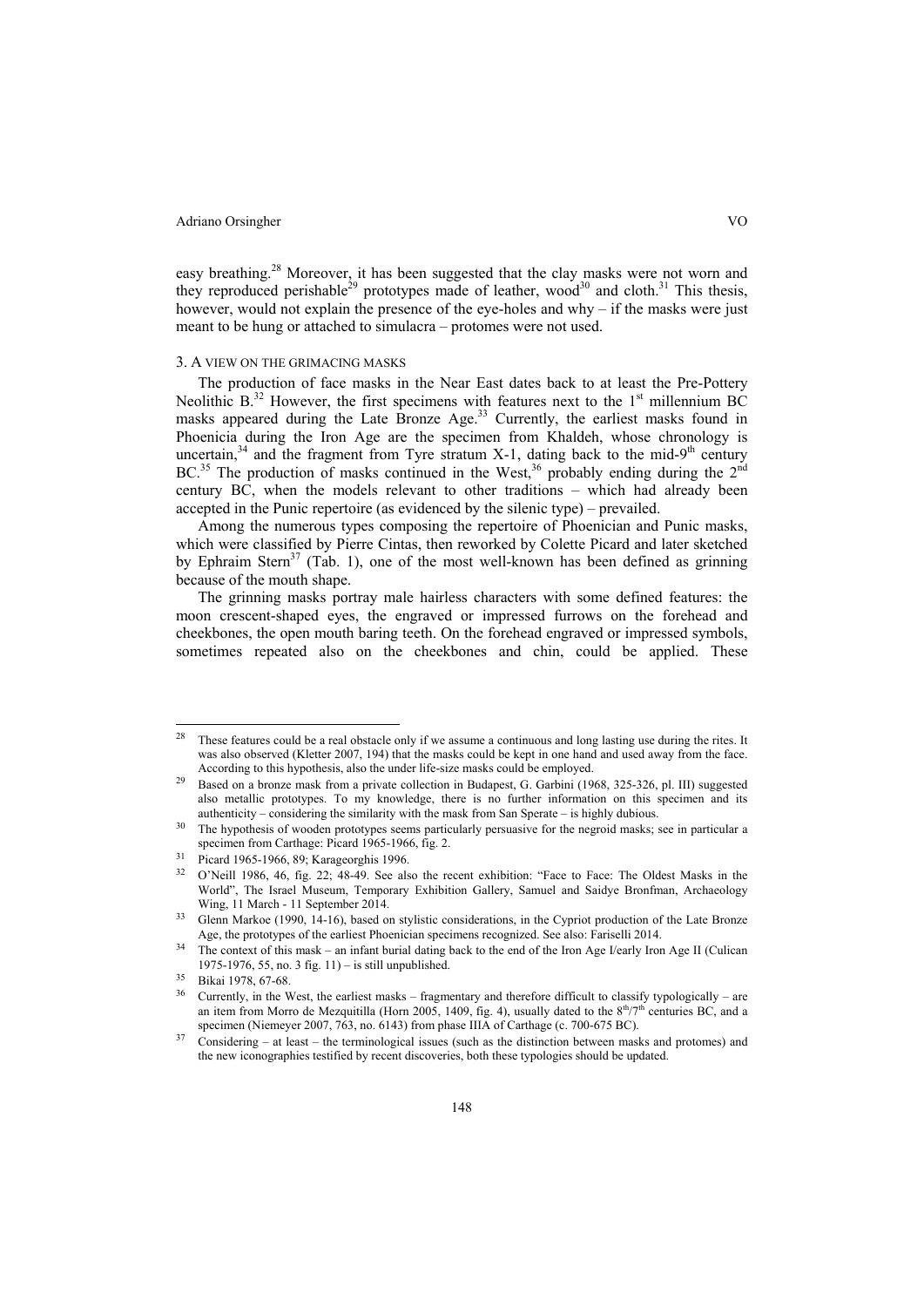characteristics changed or fell out of use over time, but – albeit singly – allow us to recognize the specimens belonging to this type.<sup>38</sup>

|  |                    | Cintas 1946    |             | Picard 1965-1966             |               |                        |    |          |              | Stern 1976       |                       |  |  |
|--|--------------------|----------------|-------------|------------------------------|---------------|------------------------|----|----------|--------------|------------------|-----------------------|--|--|
|  |                    |                |             | demonic<br>masks             | $\mathbf{A}$  | grotesque              | a) | negroid  |              |                  |                       |  |  |
|  |                    | П              |             |                              |               |                        | b) | grinning | 1st<br>group | grotesque family |                       |  |  |
|  | grimacing<br>masks | Ш              |             |                              |               |                        |    |          |              |                  |                       |  |  |
|  |                    | V              |             |                              | B)            | satirical              |    |          |              |                  |                       |  |  |
|  |                    | IV             | $_{\rm II}$ | male protomes-masks          |               |                        |    |          |              |                  |                       |  |  |
|  | protomes           | Egyptian style | Ш           | female<br>protomes-<br>masks | A)            | Egyptisant style       |    |          | 2nd<br>group | protomes         | Phoenicio-Egyptian    |  |  |
|  |                    | intermediate   |             |                              | B)            | Greek-Phoenician style |    |          |              |                  | Style                 |  |  |
|  |                    | style          |             |                              |               |                        |    |          |              |                  | Phoenicio-Greek Style |  |  |
|  |                    | Greek style    |             |                              | $\mathcal{C}$ | Rhodium style          |    |          |              |                  |                       |  |  |

Tab. 1 - Correspondence table between the various classifications.

Some of these traits<sup>39</sup> can be recognized in masks found in Cyprus and the Levant, even if the overall iconography was different. Therefore, this type seems to be a Western (likely Carthaginian) autonomous reworking, which made use of elements already present (although separately) in the Levantine coroplastic tradition.

## 3.1. *A chronological analysis: the key-contexts*

The chronological framework of this type is hindered by several factors: a) most of the intact specimens were found – during the  $19<sup>th</sup>$  and early  $20<sup>th</sup>$  century – in tombs which grave goods are usually unknown; b) the long-term use of some graves and c) the possible presence of heirlooms. Considering their relevance to the outlining of chronological anchors, some contexts have been identified.

## 3.1.1. The dwelling quarter of Carthage

An important contribution to the framework of this class has been offered by recent discoveries at Carthage.<sup>40</sup> Based on such small fragments, the production of masks started at least around the mid-7<sup>th</sup> century BC.<sup>41</sup>

The typological attribution of the fragmentary mask found in the so-called Luogo di Arsione at Motya is uncertain (Ciasca 1991, 30). Here, we prefer to exclude it from the catalogue of the grinning-type specimens.

<sup>&</sup>lt;sup>39</sup> These are: the furrows on the forehead of two masks from Tel Dor (Stern 2010, figs. 29:4, 6); the engraved lines on the cheekbones of a mask from Kourion (Ciasca 1988, 357) and a fragment of Amrit (Culican 1975- 1976, 57, no. 5, fig. 20); the wrinkles of a specimen from Akhziv (Culican 1975-1976, 57, no. 4, fig. 12=Dayagi-Mendels 2002, fig. 7.23); one (Culican 1975-1976, 55, no. 3, fig. 11; 57, no. 6, fig. 17; 64, fig. 18, see also: Gjerstad *et alii* 1935, pl. CCXXII:1-2) or two applied disks (Vermeule ed. 1972, fig. 30), the plant motif engraved on the forehead of a Tel Dor specimen (Stern 2010, fig. 29:4), the apparently grinning mouth of a fragment from Tel Beersheba (Kletter 2007, 195, fig. 5) and another specimen from Tel Dor (Stern 2010, fig. 29:1). 40 Niemeyer 2007, 762-763.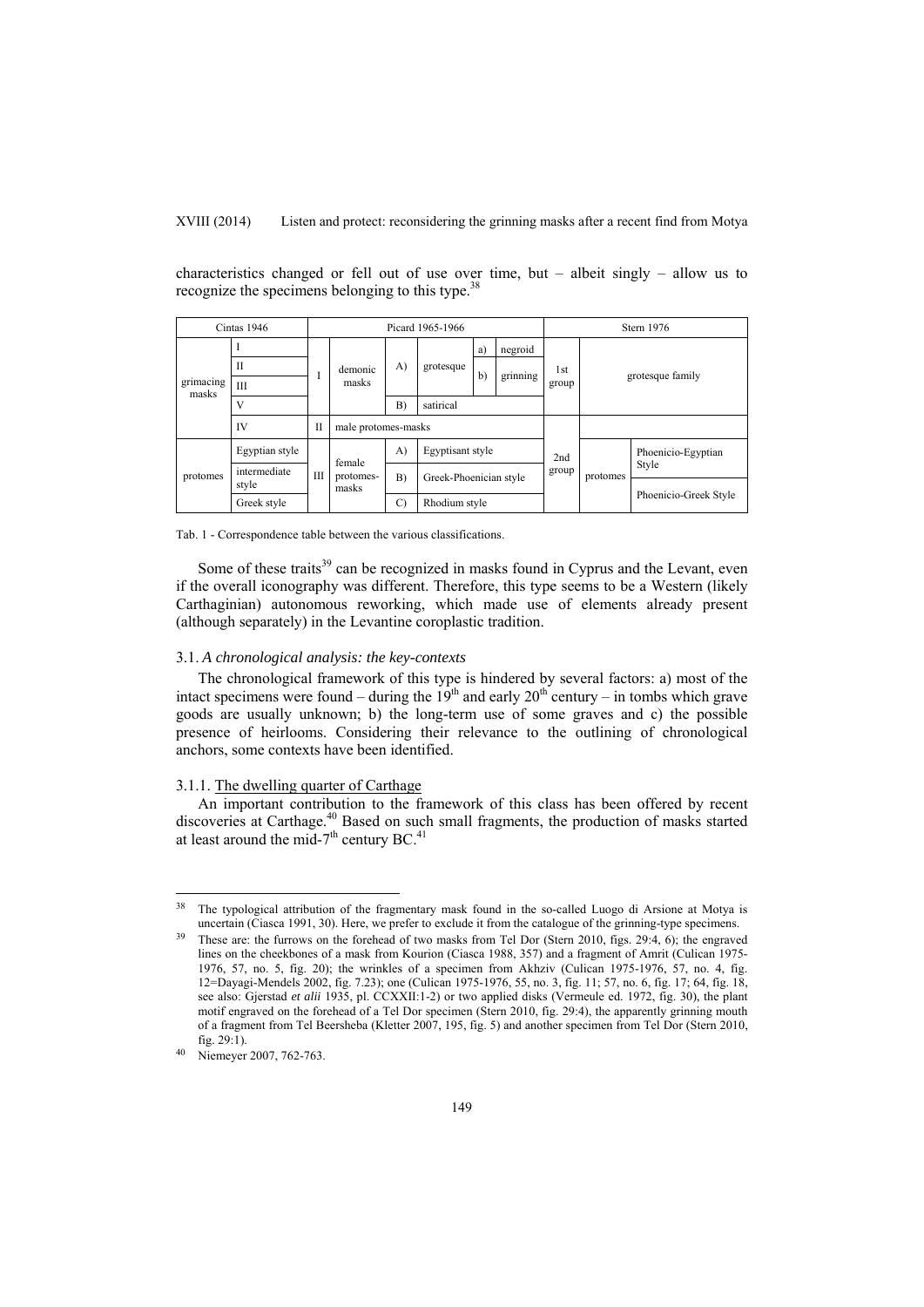#### 3.1.2. Gauckler's tomb 30 of Carthage

Besides the specimens from the dwelling quarter, the earliest context of the North African metropolis is tomb 30 of P. Gauckler's excavations, which – according to a recent analysis by R. Zucca<sup>42</sup> – can be dated between the late  $7<sup>th</sup>$  and the early 6<sup>th</sup> century BC.

#### 3.1.3. The middle favissa in the Tophet of Motya

As has been pointed out recently, $43$  the central favissa in the Tophet of Motya is a complicated context. This votive deposit – dug in the stratum V (c. 625-550 BC) – included ten terracottas:<sup>44</sup> a grinning mask, a Selinus female protome, six Egyptianising female busts, a plaque with a female head and a female protome with klaft. According to its excavator, the favissa should be considered a uniform deposit, despite the doubts raised by the grinning mask's peculiar position: it was discovered at the bottom of the favissa, above the mouth of a stratum VI cooking pot.<sup>45</sup> Among the terracottas, the Selinus import – attributed on the basis of the comparisons<sup>46</sup> to the decades c. 510-480 BC – is the *terminus post quem* for the favissa dating and a reference point for the chronology of the other specimens. Therefore, all these terracottas dated back to approximately between the second half of the  $6<sup>th</sup>$  and the first decades of the  $5<sup>th</sup>$  century BC.<sup>47</sup>

#### 3.1.4. Tomb 7 of Tharros

Another (small) reference point can be recognized in Tomb 7 of the excavations carried out by Gaetano Cara at Tharros:<sup>48</sup> in this burial kit, a few materials dating back to the late  $5<sup>th</sup>$  century BC<sup>49</sup> were discovered.

## 3.1.5. Hypogeum 22 of Puig des Molins

Among the masks from Ibiza,<sup>50</sup> the only datable specimen comes from Hypogeum  $22^{51}$ investigated by Carlos Román Ferrer $52$  in the necropolis of Puig des Molins. In this recently re-examined tomb, $53$  an Attic lamp, Howland type 22B (c. 475-410 BC), was retrieved.

<sup>&</sup>lt;sup>41</sup> According to their chronological order, these contexts are strata IVb (c. 645-550 BC), IVc (c. 600-550 BC); VIa (c. 480-425 BC). The typological attribution of the sherd (Niemeyer 2007, 763, no. 6143, pl. 49) from stratum IIIa (c. 700-675 BC) is uncertain. 42 Zucca 2012, 477.

<sup>43</sup> Orsingher 2013, 693, note 4.<br>44 Ciasca 1964, 61-68, pls. XLIV-XLVIII, L-LIII; Ciasca - Toti 1994, 9-12.

<sup>&</sup>lt;sup>45</sup> Considering the chronology of stratum VI (c. 675-625 BC, for the stratigraphy and chronology of the Tophet, see Nigro 2013, tab. 1), we can exclude the hypothesis of an original relation between the deposition and the mask: otherwise, the terracotta would be one century older than the other specimens of this type. In any case, the special care demonstrated in the placement of the mask still has to be explained: above the urn's mouth and with the face turned upwards. 46 Wiederkehr Schuler 2004, 80, 202, note 14, pl. 57.

<sup>&</sup>lt;sup>47</sup> Based on the above historical considerations, the deposition of these votive terracottas, which were probably part of the ritual kit, could be included among the actions taking place in Motya after the battle of Himera in 480 BC. Their displacement may testimony a cultural change, such as the exit of Motya from the orbit of the North African metropolis (in fact nine-tenths of the specimens were Carthaginian imports or types).<br><sup>48</sup> Barnett - Mendleson eds. 1987, 152, 7/16, pl. 30.<br><sup>49</sup> Zuese 2012, 476

Zucca 2012, 476.

<sup>50</sup> Almagro Gorbea 1980, 236-239, pls. CLXVIII-CLXIX.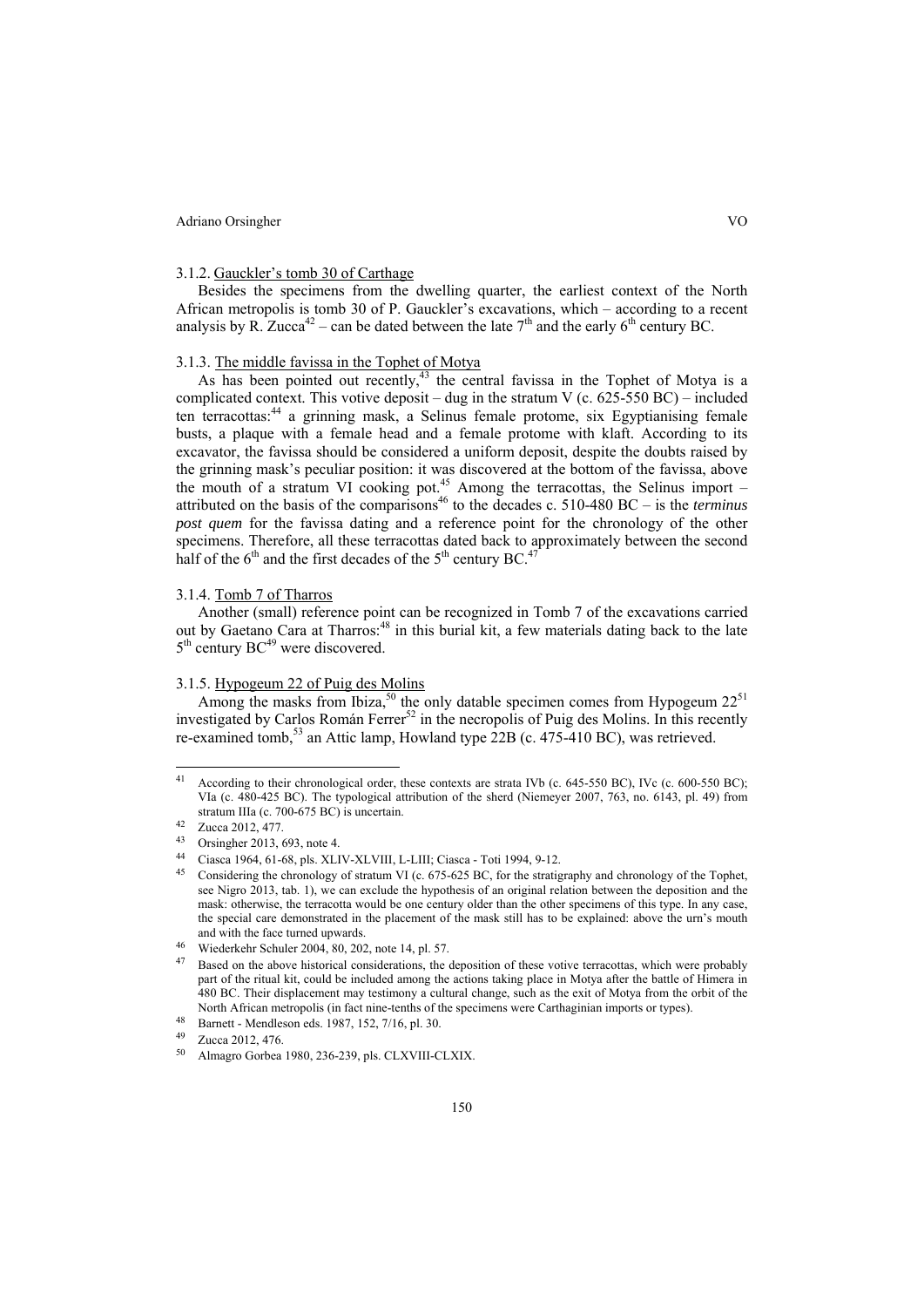## 3.1.6. The "Chapelle Carton" in Carthage

Finally, a chronological anchor is represented by the mask<sup>54</sup> recovered at Carthage by L. Carton in the destruction layer of a shrine located 500 m west of the Tophet. The construction of this small temple has been assigned to the end of the  $3<sup>rd</sup>$  century BC,<sup>55</sup> while its destruction could be the outcome of the  $3<sup>rd</sup>$  Punic War. Therefore, the dating of this mask falls within these two extremes (c. 225-146 BC).

## 3.2. *Looking East to Look West: a Carthaginian model and its transformation*

These contexts allow us to put forward a broad definition of the development of the grinning type masks (fig. 3). Currently, its elaboration does not seem to forerun the mid-7<sup>th</sup> century BC. The mask from Tomb 30 in Carthage (fig. 3:1) represents the earliest type (I). The elliptical shape recalls some specimens from Akhziv,<sup>56</sup> while other elements recur between the fragments from the dwellings of Carthage: the open mouth baring teeth, $57$  the furrows on the forehead, near the eyebrow arches<sup>58</sup> and – sometimes – separated by two or more applied discs,<sup>59</sup> which were a feature already known in Cyprus and the Levant. Possibly, four masks without context data – two from Carthage<sup>60</sup> (fig. 3:2-3) and two from Tharros<sup>61</sup> (fig. 3:4-5) – also belong to this stage, which – according to the Carthaginians specimens – dates back to c. 650-550 BC.

The next stage (II) is testified by several specimens: two from Carthage (figs. 3:10-11), one from the Tophet of Motya (fig. 3:6), one from Tharros (fig. 3:7), one from San Sperate<sup>62</sup> (fig. 3:8), one from Sinis di San Vero Milis<sup>63</sup> (fig. 3:9) and one from Puig des

 $51$ <sup>51</sup> Almagro Gorbea 1980, 238, no. 3904, pl. CLXVIII:2.<br><sup>52</sup> Pamán Farrar 1922, 12, 19, pl. *Via* 

<sup>52</sup> Román Ferrer 1923, 13, 19, pl. V:c.<br>53 Expediant 1992, 197, 125, 126, 55

<sup>53</sup> Fernández 1992, 107, 125-126; fig. 64, pl. LX.<br> $54$  Cortan 1000, 12, pp. 20, 52, pl. L1.

<sup>&</sup>lt;sup>54</sup> Carton 1929, 13, no. 20, 53, pl. I:1.<br><sup>55</sup> Mangini 2012

 $^{55}$  Mancini 2012.

<sup>&</sup>lt;sup>56</sup> Dayagi-Mendels 2002, 158-159, figs. 7.22-7.23.<br><sup>57</sup> Niemanne 2007, fig. 417/(12)

 $^{57}$  Niemeyer 2007, fig. 417:6136.<br> $^{58}$  Niemeyer 2007, fig. 417:6137.

Niemeyer 2007, fig. 417:6137, 6139.

<sup>&</sup>lt;sup>59</sup> Niemeyer 2007, fig. 417:6139. Currently, this feature is known only in Cyprus.

R. Zucca (2012, 477) suggested a chronology between the mid-7<sup>th</sup> and early 6<sup>th</sup> century BC for the mask (fig. 3:3) retrieved in tomb 1 during the excavations of P. Gauckler (1915, 1). Previously, C. Picard (1965-1966, 12, no. 3), concluded on the basis of the excavator's observation (Gauckler 1915, XVII) that this tomb should be included among the earliest ones and proposed a dating in the first quarter of the  $7<sup>th</sup>$  century BC. Because there are no pictures and drawings of the burial vessels, we prefer to consider the grave as undatable. Equally, Hélène Bénichou-Safar (1982, 419) excluded it from the list of dated tombs.<br><sup>61</sup> These two examples have already been compared on a stylistic bases, first by Sabatino Moscati (1987, 99-

<sup>100)</sup> and recently by R. Zucca (2012, 477), to the Tomb 30 specimen. The latter scholar also included in the earliest group the mask in the National Museum of Cagliari (fig. 3:14), which is here considered relevant to a later stage. The two masks from Tharros differ from the Carthaginian examples in their proportions and in their features, perhaps indicating their posteriority. Especially the mask in the *Antiquarium Arbonense* (fig. 3:5) – with the upper and lower teeth close to each other and circular holes at the sides – resembles the later types. Two circular impressions, which may indicate the original presence of two applied circular discs, on the cheekbones of the specimen in the museum of Cagliari (fig. 3:4) seem recognizable.

The context of the mask from San Sperate is unknown. The tombs so far investigated in this necropolis date from the 5th century BC (Bartoloni 1967; Tronchetti 1986, 101; Ugas 1993, 58), which could be a *terminus ante quem* for the dating of the mask.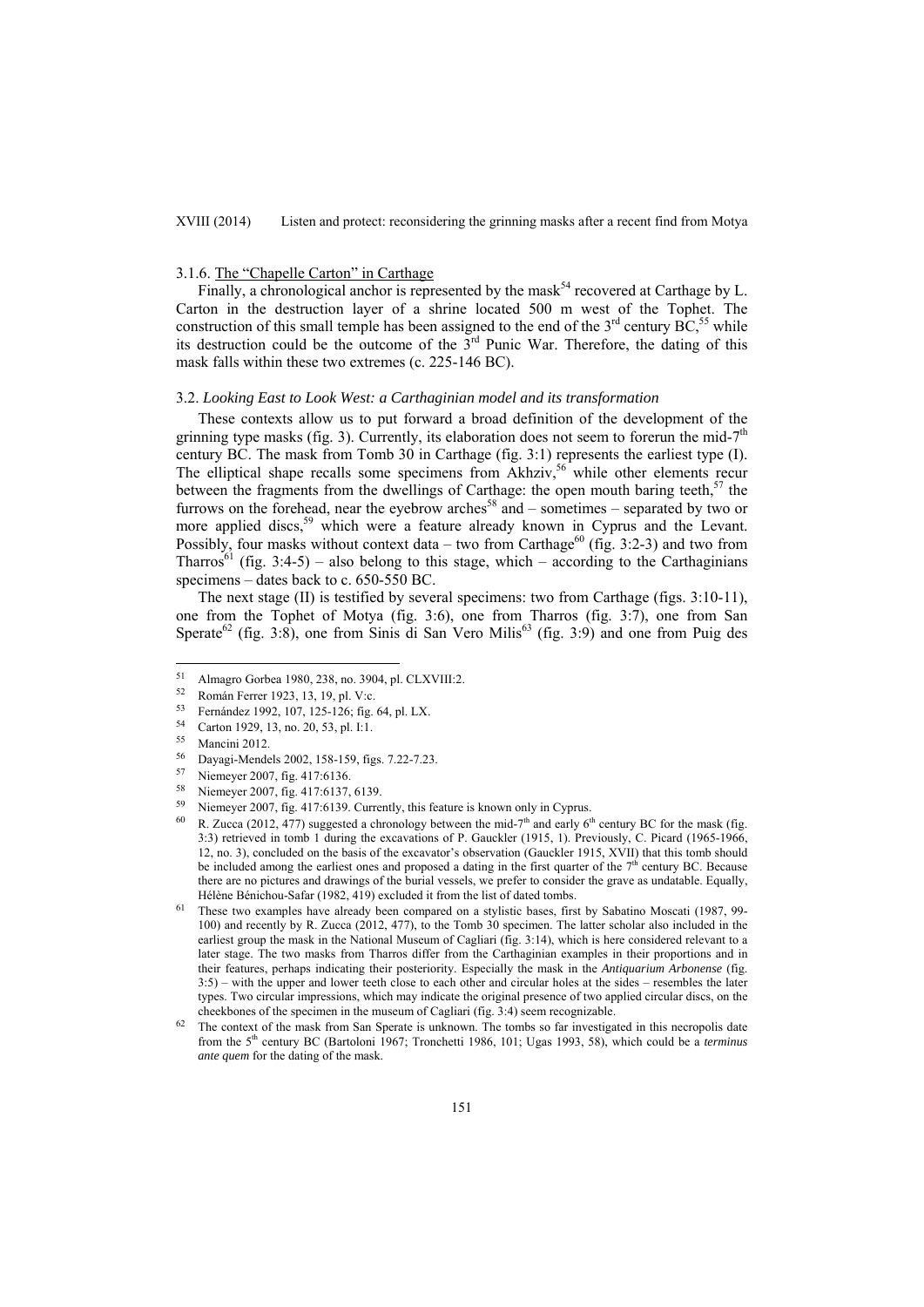Molins (fig.  $3:11$ ).<sup>64</sup> Data provided by such contexts suggest a chronological framework between the second half of the  $6<sup>th</sup>$  and the first decades of the  $5<sup>th</sup>$  century BC. During this phase, the grinning mask lost its humanised traits, acquiring more stylized characteristics: the eyes turned into half-moons, the grooves engraved on the forehead were placed higher and the absence of the applied discs or – more often – their replacement by impressed or engraved vertical bands or other applied decorations, rarely repeated also on the chin. The ears became over-sized, sometimes with one hole on the lobe, which might also be repeated on the helix and nose.

At this stage, two groups can be distinguished: in the former, composed by the masks of Motya and Tharros, the upper and lower teeth were distant from each other and the ears well-proportioned; in the latter, formed by some masks from Carthage, the upper and lower teeth were close to each other and the ears were over-sized. The specimen from San Sperate and possibly the one from Sinis di San Vero Milis, both with the distant upper and lower teeth and giant ears, testify intermediate characteristics. The close upper and lower teeth, a feature existing also in the earliest example from Puig des Molins<sup>65</sup> and in the later group, may be a marker of posteriority.

A following stage (III) – to be dated to the  $5<sup>th</sup>$  century BC, perhaps until the first decades of the  $4<sup>th</sup>$  century BC – is recognizable through the masks of Ibiza, <sup>66</sup> in which the eyes became enlarged half-rounds and the furrows on the forehead and cheeks were impressed (fig. 3:13-14). Furthermore, the ears were again proportionate, while two circular holes were cut on the sides of the teeth. To this group probably belongs a mask from Tharros, which is likely earlier than Ebusitan specimens (fig. 3:12). This suggestion is based on some features: the half-round mouth, the close upper and lower teeth, with the two circular holes at the sides; the high position of the grooves engraved on the forehead and the impressed eyes sockets.

The last stage (IV) corresponds to the mask retrieved in the *Chapelle Carton* (fig. 3:15), in which the eyes maintained a half-moon shape, the grooves on the forehead and cheeks were engraved, and the applied discs reappeared, repeating, in their number and position, the pattern of the earliest masks.<sup>67</sup> The headband tied around the forehead and the large and semicircular mouth, without teeth, were the main features deriving from the Hellenistic tradition.<sup>68</sup>

<sup>63</sup> Spanu - Zucca 2011, 53, note 289, fig. 29:right.

<sup>&</sup>lt;sup>64</sup> The ear from Motya can also be included in this group. Its dimensions make it similar to the two specimens from Carthage and San Sperate. In the Motyan fragment, the clay (visible only through a recent fracture) seems – according to a macroscopic examination – similar to the fabric type CAR-REG-C-3 FACEM.

http://facem.at/car-reg-c-3 (June 2, 2014).<br>In this mask the holes on the sides of the teeth are lacking. Maybe, it could depend on an oversight, as it would suggest coarse manufacture, especially evident in the irregular and asymmetrical edge.<br>
<sup>66</sup> Almagro Gorbea 1980, pls. CLXVIII:1-2, 4; CLXIX.<br>
<sup>67</sup> The reference to an erabhic pattern during the Hellenistic period te

The reference to an archaic pattern during the Hellenistic period testifies the will to take inspiration from the Near Eastern roots, as occurred for the statue of the enthroned goddess from Soluntum (Chiarenza 2013). Following Diodorus (XX, 14, 1-3), at Carthage, during these stages, there would be – as a reaction to the danger represented by Agathocles – the restoration of ancient religious traditions (Xella 1999-2000, 363). For the handkerchief (in a female character), see: Bernabò Brea 1981, 229-230, no. 41, fig. 393, pl. XLI:1-2,

while for the mouth: Bernabò Brea 1981, 121, figs. 196-197.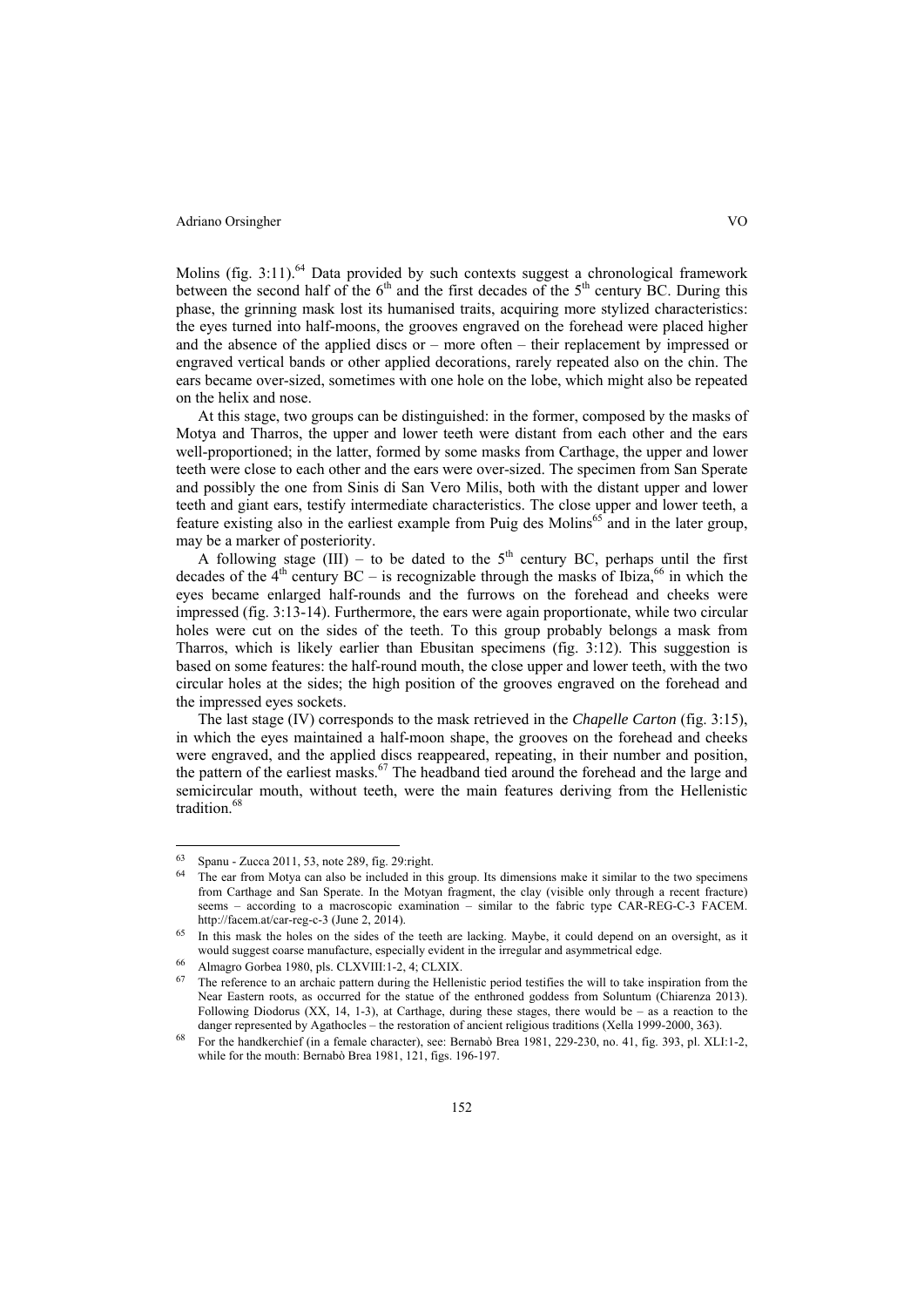Currently, the phase I type has been discovered only at Carthage and Tharros, where it probably arrived at an advanced stage and local production soon began. During phase II, the distribution area included other settlements in the central Mediterranean (Motya, San Sperate, Sinis di San Vero Milis and Ibiza): all these centres were within the economic and political orbit of the North African metropolis. The lost specimen from Sinis di San Vero Milis confirms the active role of Tharros in the inland distribution of Carthaginian imports. Likewise, the mask from San Sperate might imply a similar role for Cagliari. Afterwards, phase III showed a decline in production, which apparently was still active only in Ibiza and Tharros. The only mask belonging to the final stage brings us back to Carthage and to some features of the earliest specimens: it could be evidence of an archaizing taste, perhaps tied to the recurrence – during the Hellenistic Age – of earliest religious traditions practiced in the Phoenician West.

## 4. "UNMASKING THE FACE": SEARCH FOR AN IDENTITY

 $\overline{a}$ 

The identity of the male character represented in the grinning masks remains difficult to clarify. Several suggestions have been made,  $69$  but these investigations were not concerned with all the features characterizing (not always simultaneously) this iconography, such as the furrows on the forehead and cheeks, the smile, the applied, engraved or stamped symbols on the forehead, the cheeks and the chin and the over-sized ears. Hereinafter, their analytical analysis is undertaken.

 $69$  The hypothesis of a link between the iconography of Huwawa/Humbaba and the grinning masks has been suggested by R. Barnett (1960, 147) and subsequently resumed by other scholars (such as Culican 1975-1976, 67, and recently Stern 2010, 25). A disc-shaped plaque from Sippar (c. 1800-1600 BC) in the British Museum (Smith 1924) is the only reliable iconography of this deity/demon (i.e. based on an inscription). The characteristic form of the face – formed by one continuous line of clay – is explained by the omen written on the back that begins: «If the entrails [resemble] the face of Ḫumbaba, it is the omen of Sargon». Since the publication of this plaque, many iconographies have been attributed to Huwawa/Humbaba. We can distinguish two groups: a) the disk-shaped plaques with the image of a face, that is an iconography rarely replicated on masks and architectural elements; b) the beheading scene of a male character (usually) between two heroes. This subject was reproduced also on plaques and seals, then on reliefs, ivories and bowls. Despite the variations over time of these iconographies, the figure identified with Huwawa was characterized by the presence of (long) hair and a curled beard. The only common feature between the Punic masks and the Ḫuwawa iconography is the sneer, recurring however only in the first group. The second iconographic scheme is documented also during the 1<sup>st</sup> millennium BC in the Levant, as evidenced by a North Syrian ivory and two bowls – possibly Phoenician products – found at Nimrud (Lambert 1987, to which must be added the essays in Steymans ed. 2010). Instead, the disk-shaped plaques do not seem attested outside of Mesopotamia and after the 2nd millennium BC (Moorey 2005, 94-95, no. 92). Therefore, the hypothesis of the influence of Ḫuwawa on the Punic masks is limited to the grimace. However, this feature – which has yet to be unanimously interpreted: grin, smile or something else? – is also known in masks belonging to very distant cultural and chronological contexts (Rose 2006).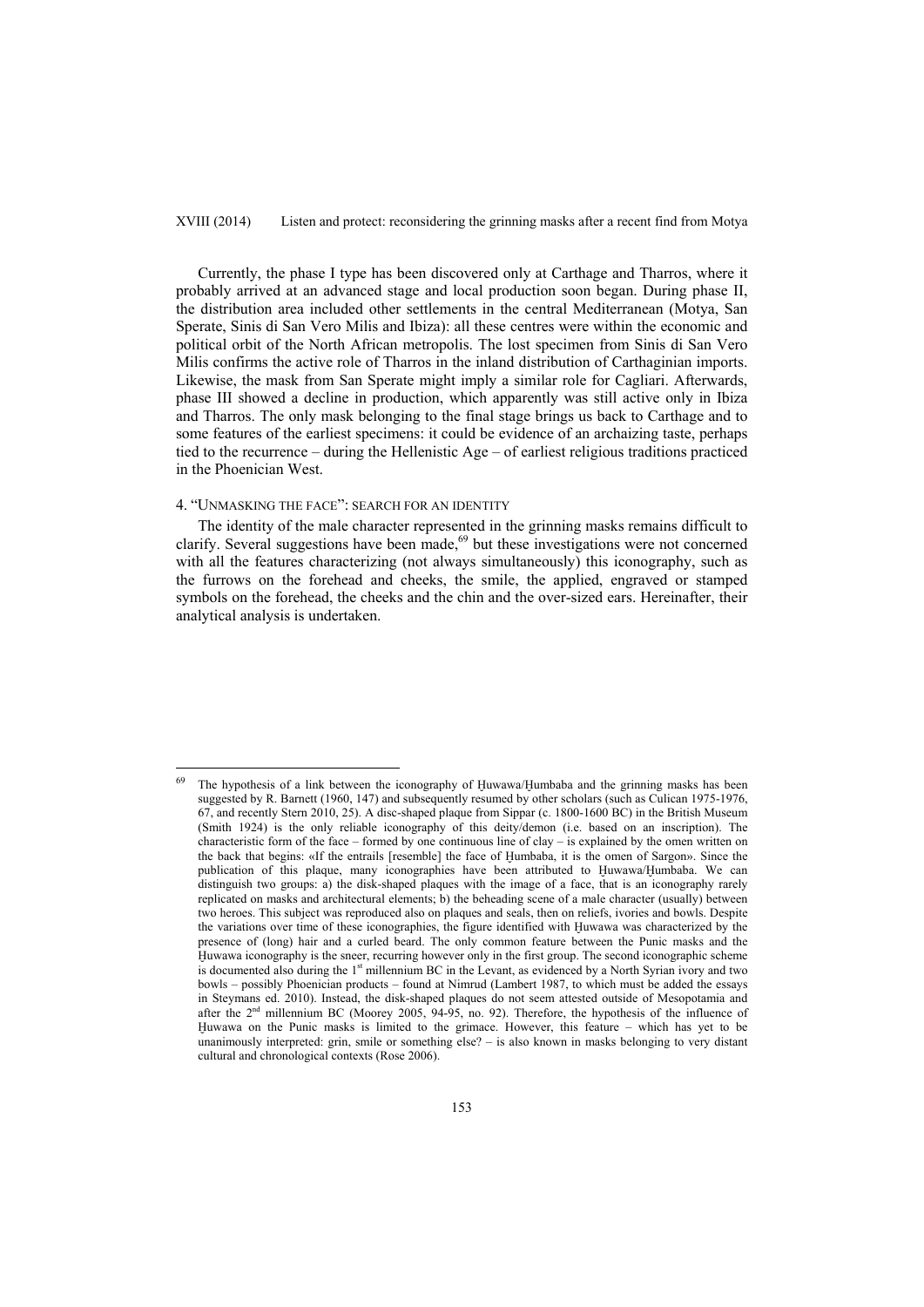#### 4.1. *The furrows and the smile*

Horizontal/wavy (engraved or impressed) grooves were located on the forehead and cheekbones. P. Cintas interpreted them as wrinkles, recognizing these masks as representations of elderly people.<sup>70</sup>

Despite other proposals, $\frac{1}{1}$  this hypothesis remains the most credible explanation, especially looking at some details in the earliest masks (characterized by naturalistic traits): the crow's feet around the eyes,<sup>72</sup> the wrinkle undulations on the forehead and cheekbones,<sup>73</sup> all features – according to recent medical studies<sup>74</sup> – of adult individuals.

The other characteristic is the pronounced smile, what Paul Ekman in his studies of emotions and their relation to facial expressions (which are universal and related to the muscles of the face) defined as a "broad enjoyment smile".<sup>75</sup> Some wrinkles of expression – such as the pushed up cheeks, the gathered skin under the eyes, the narrowed eye aperture and even the crow's feet wrinkles – can be traced back to this.<sup>76</sup>

#### 4.2. *The symbols*

The iconological analysis of the symbols on the grinning masks raises some issues: 1) their identification (sometimes different readings of the same motif have been suggested<sup>77</sup>): 2) their meaning or, at least, their correlation to a certain sphere (e.g. uranian, chthonic, etc.) or to a specific god (the same symbol/animal can be associated with a range of deities and demons); 3) the ideological value of a symbol may change and even diminish over time (some of these motifs were imprinted on the rim of several basins during the  $4<sup>th</sup>-2<sup>nd</sup>$ centuries  $BC^{78}$  and – apparently – many signs became fillers in the stelae from Tophet during the Hellenistic and Roman periods). Furthermore, it has been suggested (but cannot currently be demonstrated) that these symbols could be copies of paintings, tattoos<sup>79</sup> or jewellery.<sup>80</sup>

In the repertoire of symbols applied to the masks (fig. 4) several motifs, such as the simple disc, the crossed disc, the lion's-head protome, lotus flowers, rosettes, the so-called apexed triangle and the ear, are recognizable. $8$ 

 $^{70}$  Cintas 1946, 49.

Recently (Del Vais - Fariselli 2012, 77), these signs have been dubiously related to a biblical passage, identifying them with self-inflicted wounds during trance-like states.

<sup>&</sup>lt;sup>72</sup> Gauckler 1915, pl. CXCIX:2. A (colour and high resolution) photo of this detail is available on the web: http://terraeantiqvae.com/m/blogpost?id=2043782:BlogPost:224742 (July 20th 2014). Otherwise, the crow's feet could be related to the smile expression.<br><sup>73</sup> The furrows on the cheekbones were naturalistic (following the curve of the cheeks) only in the earliest

specimens, as in the one from Carthage (fig. 3:2), very shortly (already during phase I) becoming stylized.<br>
<sup>74</sup> Hatzis 2004, 202-203, figs. 3-6.

 $^{75}$  Ekman 2003, 204-208.

<sup>76</sup> The smile issue reminds the *risus sardonicus*, on this topic, see: Ribichini 2003. 77 Facenna 1996, 704, note 40.

Campanella 2008, 144-147.

<sup>79</sup> This hypothesis has been put forward several times (Cintas 1946, 37; Fariselli 2011, 166). About tattooing practices in the Near East, see: Huehnergard - Liebowitz 2013, 69-73, where it has been considered a custom reserved for slaves. Therefore, it is not applicable to this instance.<br>Ciasca 1991, 39, 49. This would be jewelry such as: Poinssot - Lantier 1926.

<sup>81</sup> For an analysis, see: Facenna 1996.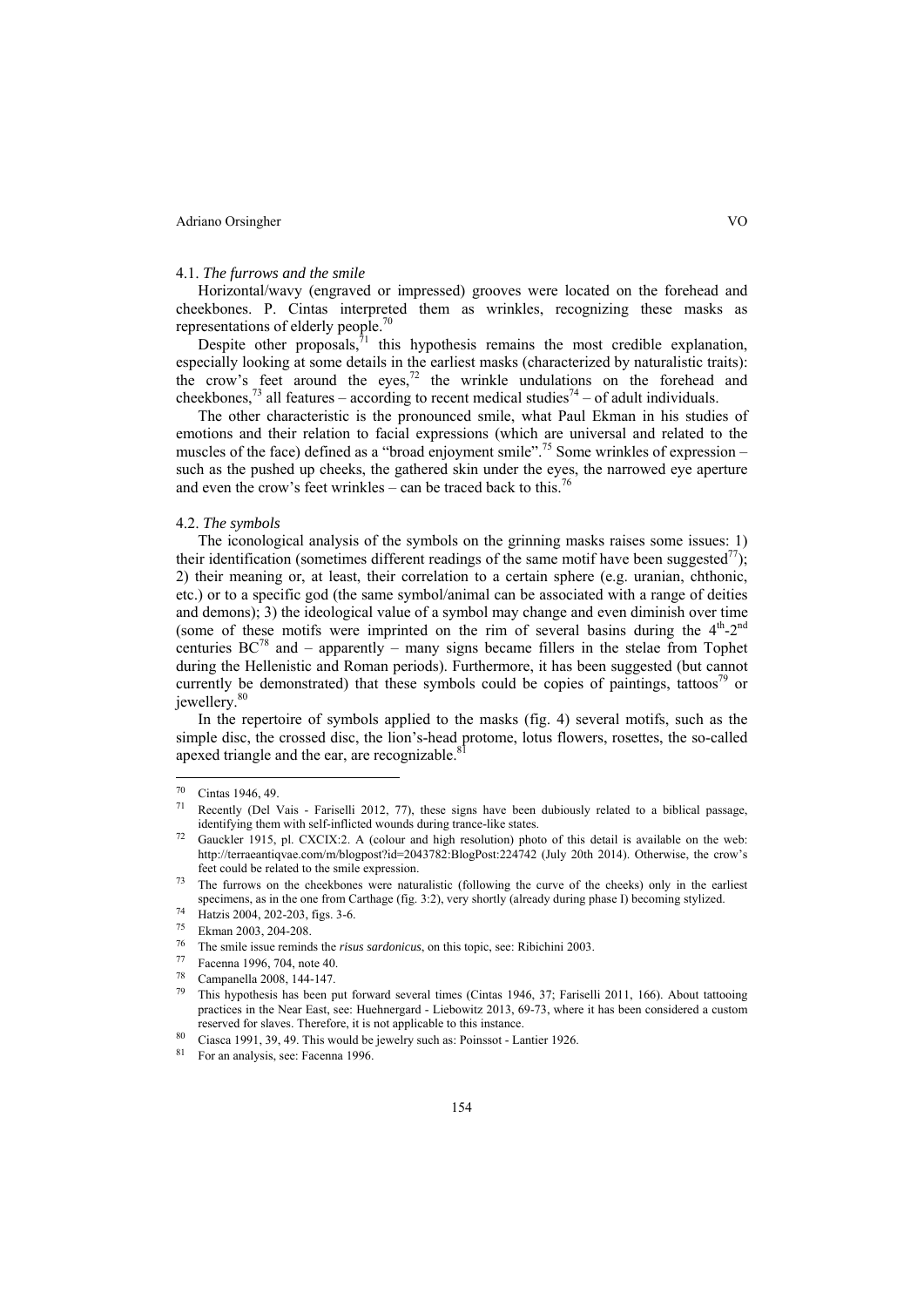In the earliest group of masks, there were only two types. The most common one, apparently the first, was the applied disc (sometimes mistakenly called wart $82$ ): two discs were vertically aligned in the mid-forehead (fig. 4:1-4), occasionally adding two more, one on each cheekbone (fig. 4:1-2). In the specimen from the *Antiquarium Arbonense*, there were four discs<sup>83</sup> on the forehead (fig. 4:5), as many as the crossed discs (sometimes considered rosettes) engraved on both sides of the forehead and the jaw.

The disc can be considered as an astral symbol.<sup>84</sup> This interpretation is based mostly on the analysis of two negroid masks,  $85$  where one disc was surmounted by a crescent.  $86$  The subsequent identification of this disc with a particular heavenly body – the most common ones were the sun, the (full or crescent) moon and a star (most likely Venus) – remains uncertain, as well as determining whether different stylized astral symbols or the same ones repeated $87$  were represented when they recur. Similarly, the crossed disc<sup>88</sup> could be considered an astral symbol, such as the sun.<sup>89</sup>

Later, the iconographic repertoire was renewed. Currently, it seems a radical change (whose causes remain undetermined) rather than a gradual one. Certain new symbols – the lotus flower<sup>90</sup> (fig. 4:8,13), the ear<sup>91</sup> (fig. 4:12) and, obviously, the so-called Sign of Tanit<sup>92</sup> (fig. 4:9) – are often connected to goddesses, fitting, as plant motifs, the fecundity theme. The case of the lion's head is uncertain: this feline, in fact, was associated with different deities.<sup>93</sup> Moreover, several doubts<sup>94</sup> were raised about the identification of another symbol

 $\begin{array}{c} 82 \\ 83 \end{array}$  Cintas 1946, 37.

On the forehead of a fragmentary specimen discovered at Carthage (Niemeyer 2007, fig. 417:6139), there were – at least – three applied disks.<br><sup>84</sup> Picard 1976, 79-83.

Picard 1965-1966, figs. 1-2.

In a late stele (c.  $4<sup>th</sup>/3<sup>rd</sup>$  century BC), there were three disks arranged in a triangular shape: the lower one was surmounted by a crescent moon (Picard 1978, 21, pl. XV:1).<br><sup>87</sup> The repetition of astral symbols – already observed in the stelae of Motya (Del Vais 1993, 59) – could allude,

as it has been suggested for ancient Mesopotamia (in this regard, see: Pizzimenti 2014, 152, with an extensive bibliography), to the main positions of the same heavenly body at different times of the day (or year?). Even the position of the disc on the cheekbone still needs to be clarified.<br>This is the symbol of Hadad/Baal since  $2<sup>nd</sup>$  millennium BC, with several renewed attestations in the Levant

<sup>(</sup>e.g. a statue and a standing stone from the Orthostats Temple at Hazor: Yadin *et al.* 1961, pls. CCCXXIV-CCCXXV, CCCCXXXI:1; see also: Ben-Tor 2006, 8, no. 16). For a recent analysis of the specimens, see: Hvidiberg-Hansen 2007, 223-224. Sometimes, certain symbols (such as the apexed triangle, see: Fariselli 2012, 543) have been associated with alphabetic signs. The crossed disc apparently corresponds to the letter Tēt (*ante* 6<sup>th</sup> century BC).<br><sup>89</sup> Pizzimenti 2014, fig. 1:b.

In this regard, see: Orsingher  $2007$ , 119, notes 22, 25.

<sup>&</sup>lt;sup>91</sup> Nigro 2004-2005. See also: Picard 1978, 54-55.

Fantar 1996. The earliest examples of this symbol can be dated to the third quarter of the 6<sup>th</sup> century BC, corresponding to the end of the second phase in the Tophet of Carthage (Bénichou-Safar 2004, 69, note 423).<br><sup>93</sup> Black - Green 1992, 40; Cornelius 1994, 195-196. For some lioness's heads, a special relationship with

Astarte has been proposed in: Gubel 1985.<br><sup>94</sup> Furthermore, one symbol – variously interpreted – on the mask from San Sperate (fig. 3:8) is not recognizable

<sup>(</sup>Facenna 1996, 704, note 40).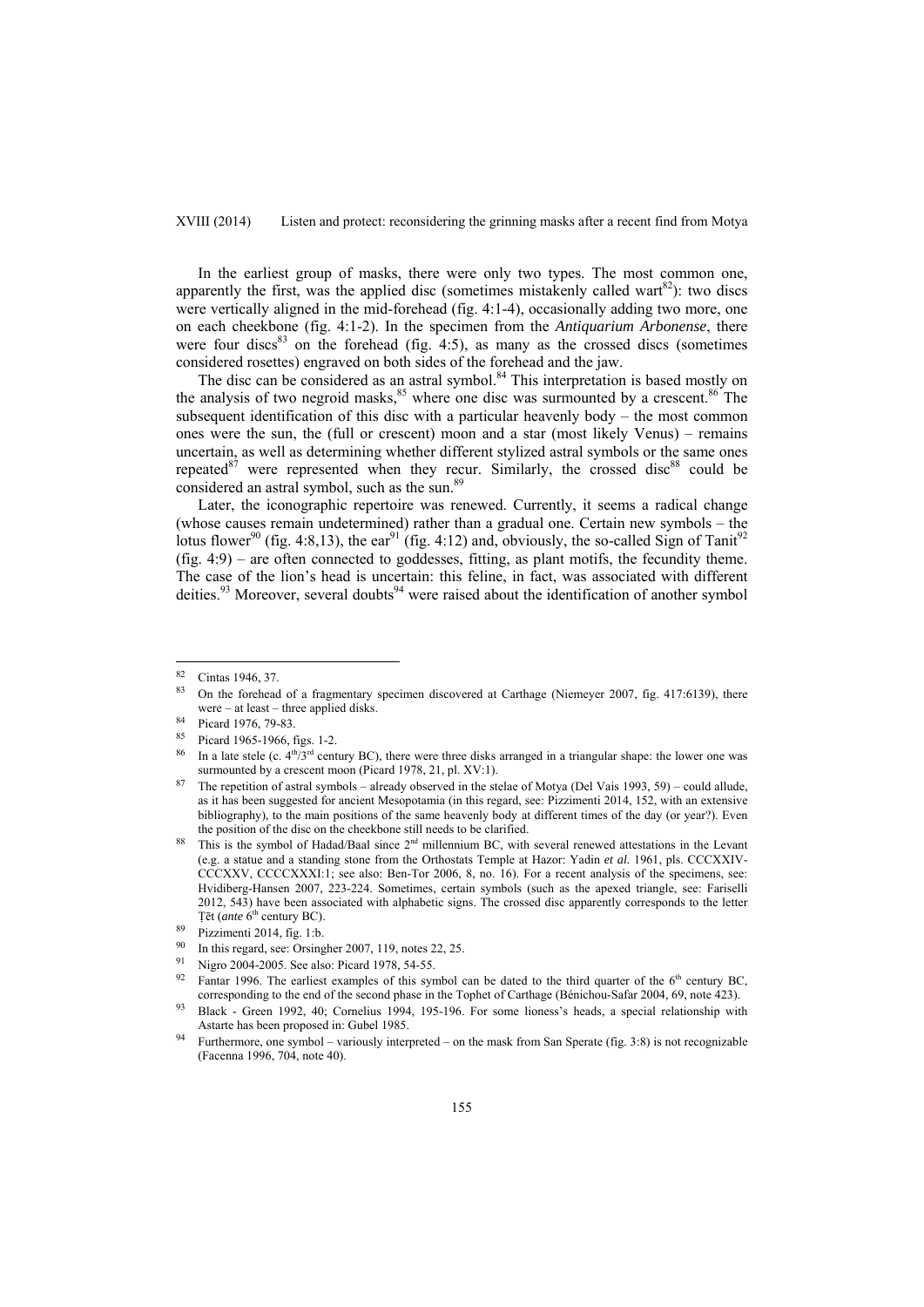as an apexed triangle or multiple cross<sup>95</sup> (fig. 4:9-11). The rosette (fig. 4:8, 13-14) is usually interpreted as an astral symbol, as it seems confirmed by its presence below a crescent moon in the stelae from the Tophet of Carthage.<sup>96</sup> Possibly, the rosette, in this case and, perhaps, also when it is repeated three times, may have replaced other astral signs,  $97$  a phenomenon already observed in Neo-Assyrian art.<sup>9</sup>

#### 4.3. *The ears*

In masks belonging to phase II, the ears were over-sized and protruding. This emphasis is particularly evident in four specimens (no. 8-11), all likely Carthaginian products, to which the fragment here examined can probably be added. An analogy can be postulated with the ear stelae of the New Kingdom,<sup>99</sup> a reference to the God's (hoped?) skill to listen to (and thus to accept) the worshipper's requests.

## 5. A (CARTHAGINIAN) PORTRAIT OF A GOD?

The iconography here examined seems to be a Carthaginian creation, elaborated at least around the mid- $7<sup>th</sup>$  century BC, mostly reusing features already known in the iconographic repertoire of the Syro-Palestinian coast and Cyprus (the wrinkles, the pair of discs on the forehead, perhaps even the grimace). The figure represented is a male character, probably an old man (if the interpretation of the furrows on the forehead and cheekbones is correct), whose main feature is a wide smile, which seems to testify his benevolent character. The pair of discs on the forehead – likely referring to an astral connection – seems to be a divine attribute. They are testified in distant contexts, $100$  as well as in some bearded male protomes and masks:<sup>101</sup> an iconography frequently used, since the  $2<sup>nd</sup>$  millennium BC, for several deities (Reshef, the various Baal-named deities and Melqart), $102$  usually recognizable through the different elements held in their hands.

During the  $6<sup>th</sup>$  century BC, the iconography became stylized: the appearance of plant motifs (possibly referring to the fertility theme and usually connected to goddesses, such as Astarte and Tinnit<sup>103</sup>), along with or as an alternative to new astral symbols, was observed. In some specimens the ears were oversized, perhaps suggesting the skill to listen to

<sup>95</sup> 95 The comparison, suggested by H. Sader (2005, 67-68), between the apexed triangle and the incised marks on the mask from Bou Minjel has been rejected by A.C. Fariselli (2012, 543, note 40), who recently reviewed this symbol, proposing instead to consider these signs as juxtaposed cruciform motifs. The problem remains open to perhaps even other solutions (double triangle? taw?).<br><sup>96</sup> Picard 1976, pl. VIII:10; 1978, pl. XVI:2.<br><sup>97</sup> Picard 1979, 5.6.96.96.

Picard 1978, 5-6, 86-89.

Black - Green 1992, 156-157. In Neo-Assyrian art, it has been considered a symbol connected to Ishtar. Luiselli 2013, 24-25, with extensive bibliography. The ears depicted in these stelae are interpreted as the iconographic translation of the divine epithet "he who hears prayers", whereas the large number of ears possibly reflects the worshipper's desire to increase the god's capacity to hear. Otherwise, given their continued growth (Niemitz - Nibbrig - Zacher 2007), the over-sized ears could be considered alternatively as a

sign of aging.<br>
<sup>100</sup> Facenna 1996, 697, 701. See, also, the concluding remarks in: Garbini 1996.<br>
<sup>101</sup> Facenna 1996, 703, note 33.<br>
<sup>102</sup> Bonnet 1988, 77-90; Lipiński 1996.<br>
<sup>102</sup> Bonnet 1988, 77-90; Lipiński 1996.<br>
<sup>10</sup>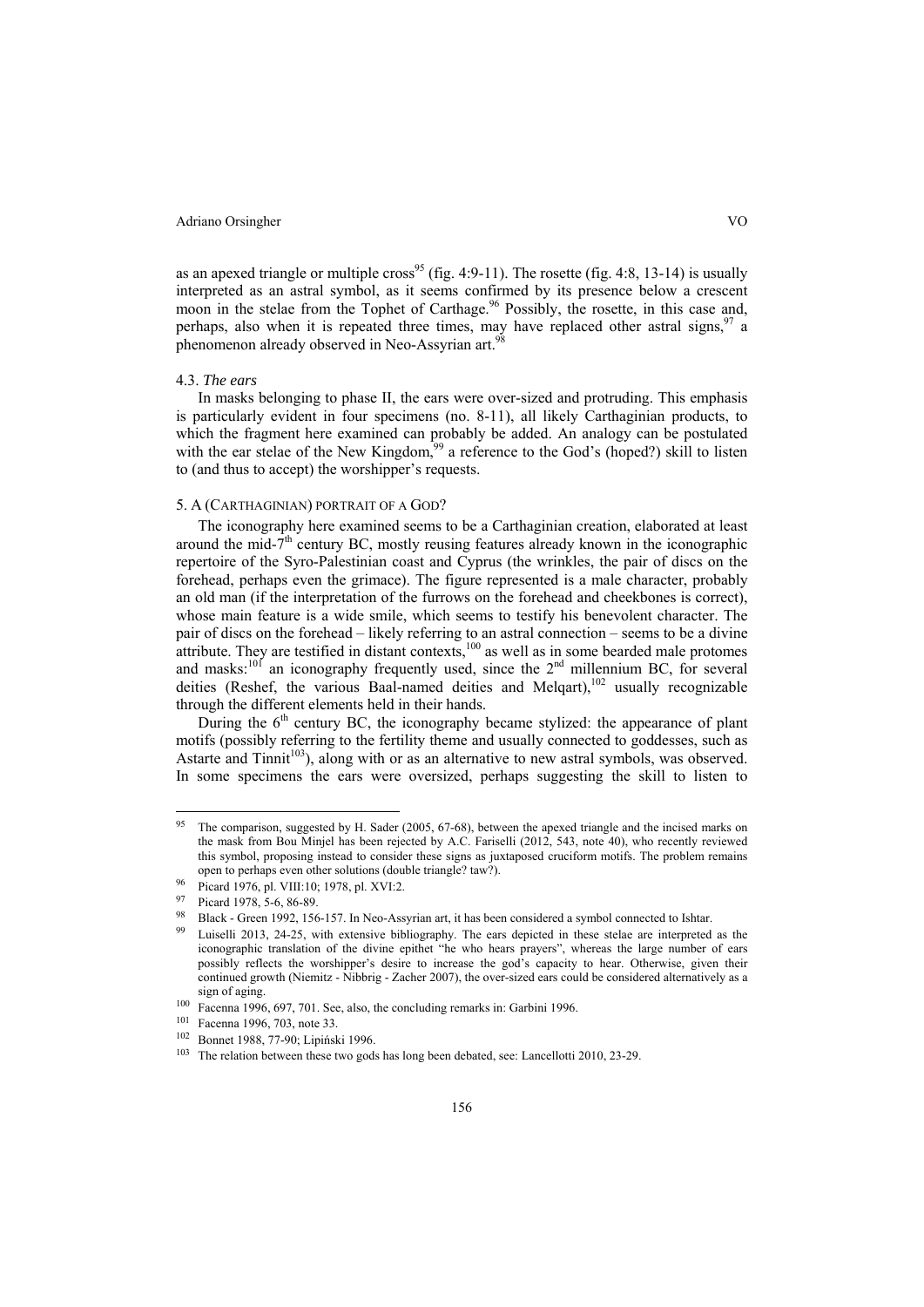worshipper's requests. During the final decades of the  $3<sup>rd</sup>$  century BC, the archaic iconography of this character was resumed. In fact, according to classical sources, during these phases the Carthaginians referred to the earliest traditions of the North African metropolis. The recovery of this iconography could imply a primary role of the represented character, which – based on the contexts (sacred areas, dwellings and tombs) – had to be widespread in all areas of daily life.

Currently, the sacred contexts – such as the Tophets (of Motya and, possibly, of Tharros) and the *Chapelle Carton* – permit the broad outline (if not the identify) of this figure. In the Tophets, the inscriptions give the leading role to Baal Hammon, which was accompanied (since the  $5<sup>th</sup>$  century BC) by Tinnit<sup>104</sup> and exceptionally (from the  $4<sup>th</sup>$  century BC) by other deities, testifying perhaps cases of single or collective devotion.<sup>105</sup>

Since inscriptions were not found in the *Chapelle Carton*, only the several terracottas retrieved allow the identification of the deities worshipped in this temple. Recently, Lorenzo Mancini,<sup>106</sup> resuming and substantiating the hypotheses of C. Picard<sup>107</sup> and Paolo Xella,108 attributed this building to Baal Hammon and Tinnit-Caelestis. Because of its remarkable size (h. 51 cm), the mask found there could be included among the shrine simulacra rather than among the *ex voto*.

In both these contexts (the Tophet of Motya and the *Chapelle Carton*), the only standard feature is represented by the god Baal Hammon, along with the references to the goddess  $T$ innit<sup>109</sup> recognizable also in several symbols. Some of them (the Sign of Tanit, the rosette and the crossed disc) – as already noted<sup>110</sup> – were found together in the mosaic decoration of the domestic shrine discovered at Carthage in the Ben Ayed plot (Phase VI: c. 425  $BC$ ).<sup>111</sup>

Considering all these data, two hypotheses can be proposed for this group of masks: a) it could be a (divine?) character – without epigraphic evidence – linked to the circle of Baal Hammon or b) it could be identified with a peculiar facet of the same god, perhaps connected to a specific ritual.

A hairless male protome retrieved in the Tophet of Motya (fig. 5) and interpreted – according to Antonia Ciasca<sup>112</sup> – as a *simulacrum* of Baal Hammon,<sup>113</sup> testifies to the

<sup>104</sup> Amadasi Guzzo - Zamora López 2014, 162. However, in the Tophet of Motya, only votive protomes and terracottas testified to the presence of a female deity. Apparently, the introduction of the cult of Tinnit in the

small Sicilian island did not forerun the  $4^{\text{th}}$  century BC.<br>
<sup>105</sup> For a list of these cases, see: Amadasi Guzzo 2008.<br>
<sup>106</sup> Mancini 2012, 63-65.<br>
<sup>107</sup> Picard 1965-1966, 90.<br>
Xella 1991, 123, 135.<br>
<sup>109</sup> Picard 1965 Rakob at Carthage. It comprehended 4762 *cretulae*, some of which representing grinning masks (Berger 1997, 142, nos. 394-397, pl. 73).<br>
<sup>112</sup> Ciasca 1991, 30-31; 1992, 149. This is the only deity epigraphically attested in the Tophet at Motya.<br>
<sup>113</sup> Nigro 2004, 39, fig. 3.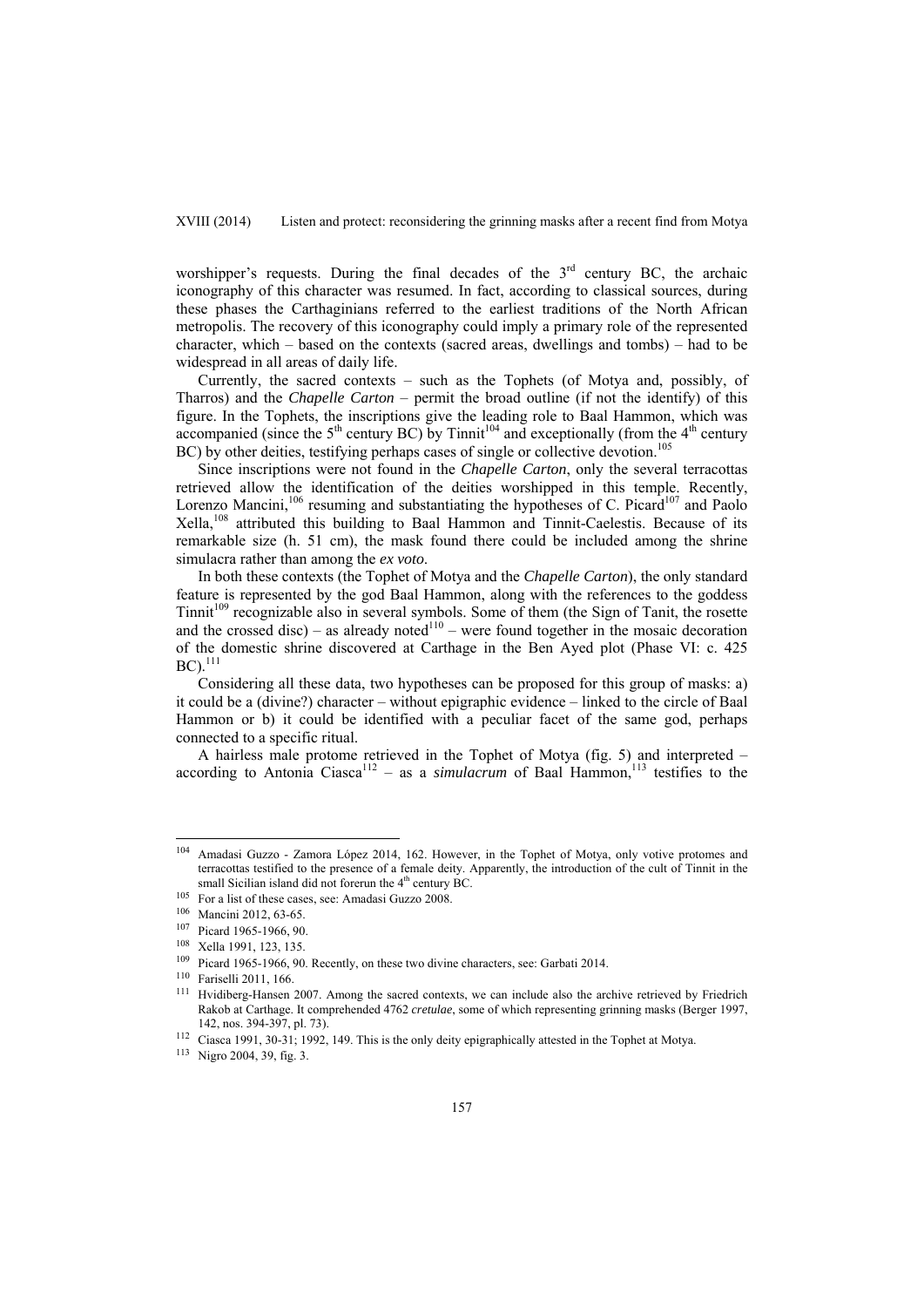presence of iconographies different from the one that became canonical<sup>114</sup> around the  $3<sup>rd</sup>$ century BC: the bearded standing or, more often, the enthroned character.<sup>115</sup>

This observation especially could support the latter hypothesis, which also explains (some of) the transformations and anomalies observed in the development of the grinning masks. The changes occurring during phase II, when references to a female deity appeared, echo the Tophet inscriptions, namely the later addition of the goddess Tinnit. The epithet "face of Baal" attributed to this goddess takes on interesting meaning when there are female symbols on the face of a male character perhaps recognizable as Baal Hammon. Moreover, the reference to Tinnit of these motifs could explain their absence in the grinning mask from the Tophet of Motya, where this goddess seems to appear only in the  $4<sup>th</sup>$  century BC. Furthermore, there is perhaps a direct visual connection between the oversized ears of some phase II masks, their possible interpretation and the final formula – "indeed [the god] has heard the voice of his words" – of some Tophet inscriptions, approximately contemporaneous (c.  $6<sup>th</sup>$ -5<sup>th</sup> centuries BC).<sup>116</sup>

In any case, these proposals should be checked in light of future discoveries, also adding a religious and historical perspective to those adopted in this study.

#### **REFERENCES**

- ACQUARO, E. DE VITA, P.
- 2010 *I Fenici. Storia e tesori di un'antica civiltà*, Vercelli 2010.
- ALMAGRO GORBEA, M.J.
- 1980 *Corpus de las terracottas de Ibiza* (Bibliotheca praehistorica Hispana 18), Madrid 1980. AMADASI GUZZO, M.G.
- 2008 Su due dediche da Henchir Ghayadha: *Vicino Oriente* 14 (2008), pp. 249-255.
- AMADASI GUZZO, M.G. ZAMORA LÓPEZ, J.Á.
- 2014 The Epigraphy of the Tophet: P. XELLA (ed.), *The Tophet in the Phoenician Mediterranean* (Studi Epigrafici e Linguistici sul Vicino Oriente Antico 29-30), Verona 2014, pp. 159-192.
- BARNETT, R.D.
- 1960 Some Contacts between Greek and Oriental Religions: *Éléments orientaux dans la religion grecque ancienne. Colloque de Strasbourg, 22-24 mai 1958* (Bibliothèque des Centres d'Études supérieures spécialisés. Travaux du Centre d'Études supérieures spécialisé́ d'histoire des religions de Strasbourg), Paris 1960, pp. 143-153.

1987 *Tharros. A Catalogue of material in the British Museum from Phoenician and Other Tombs at Tharros, Sardinia*, London 1987.

BARTOLONI, P.

1967 La necropoli di S. Sperate: M.G. AMADASI - F. BARRECA - P. BARTOLONI - M. FANTAR - D. FANTAR - S. MOSCATI, *Monte Sirai – IV. Rapporto preliminare della Missione archeologica dell'Università di Roma e della Soprintendenza alle Antichità di Cagliari* (Studi Semitici 25), Roma 1967, pp. 127-143.

BARNETT, R.D. - MENDLESON, C. (eds.)

 $114$  Niehr 2008.

<sup>&</sup>lt;sup>115</sup> Xella 1991, 106-140.<br><sup>116</sup> Amadasi Guzzo - Zamora López 2014, 175-176.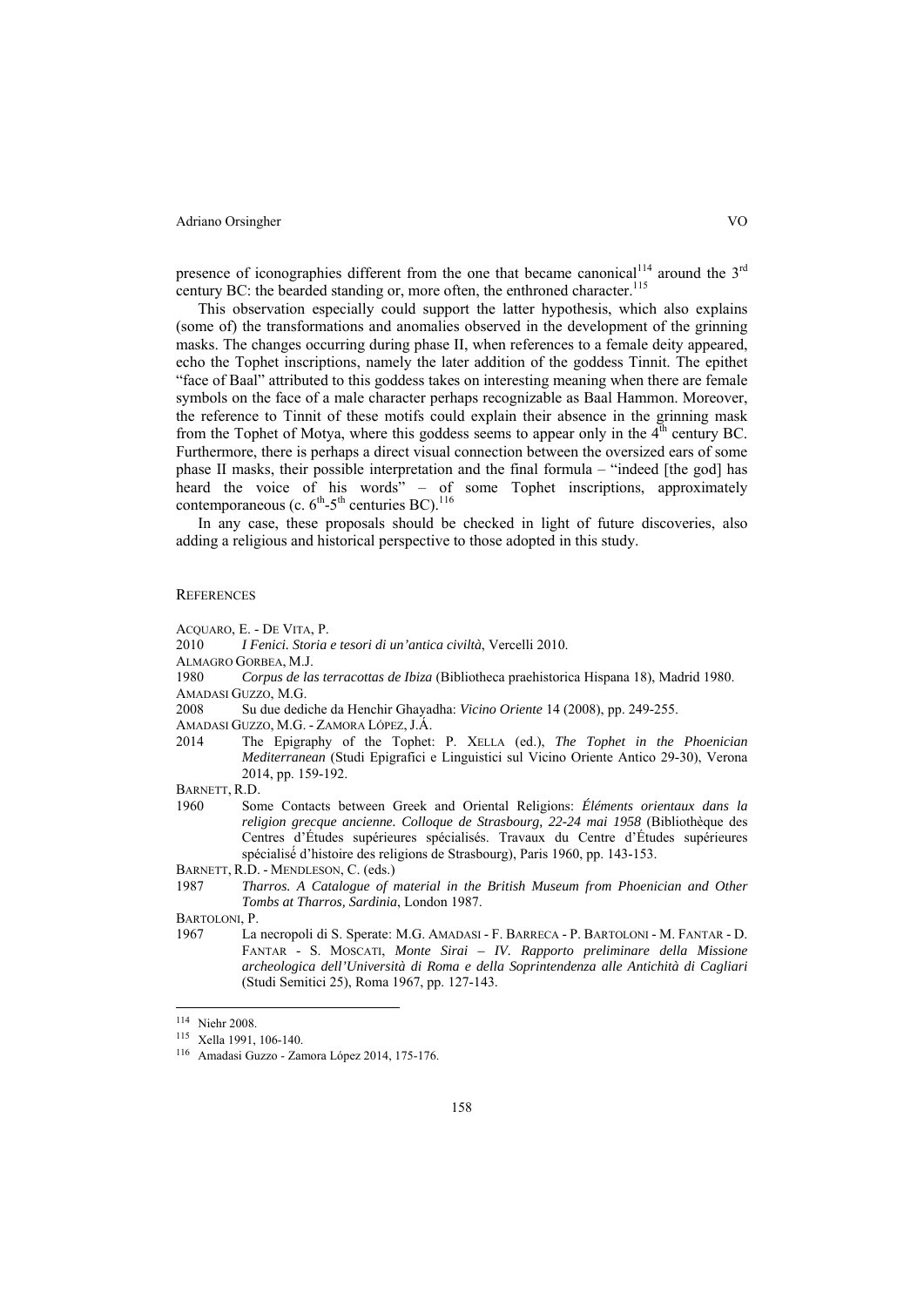1973 Gli amuleti punici del tofet di Sulcis: *Rivista di Studi Fenici* 1 (1973), pp. 181-203.

BENICHOU-SAFAR, H.

- 1982 *Les tombes puniques de Carthage: topographie, structures, inscriptions et rites funéraires* (Études d'antiquités africaines), Paris 1982.
- 2004 *Le tophet de Salammbô à Carthage. Essai de reconstitution* (Collection de l'Ecole française de Rome 342), Paris 2004.

BEN-TOR, A.

2006 The Sad Fate of Statues and the Mutilated Statues of Hazor: S. GITIN - J. E. WRIGHT - J. P. DESSEL (eds.), *Confronting the past: archaeological and historical essays on ancient Israel in honor of William G. Dever*, Winona Lake 2006, pp. 3-16.

BERGER, D.

1997 Die Tonsiegel aus dem Karthagischen Tempelarchiv: F. RAKOB (ed.), *Die deutschen Ausgrabungen in Karthago* (Karthago II), Mainz 1997, pp. 10-214.

BERNABÒ BREA, L.

1981 *Menandro e il teatro greco nelle terracotte liparesi*, Genova 1981.

BERNARDINI, P.

2005 Recenti scoperte nella necropoli punica di Sulcis: *Rivista di Studi Fenici* 33 (2005) [2007], pp. 63-80.

BIKAI, P.M.

1978 *The Pottery of Tyre*, Warminster 1978.

BISI, A.M.

1988 Terracotta figures: S. MOSCATI (ed.), *The Phoenicians. Catalogue of the Exhibition in Palazzo Grassi, Venice, 6th March - 6 November 1988*, Milan 1988, pp. 328-353.

BLACK, J. GREEN, A.

1992 *Gods, Demons and Symbols of Ancient Mesopotamia: An Illustrated Dictionary*, London 1992.

BONNET, C.

1988 *Melqart: cultes et mythes de l'Héraclès tyrien en Méditerranée* (Studia Phoenicia VIII), Leuven 1988.

CAMPANELLA, L.

- 2008 *Il cibo nel mondo fenicio e punico d'Occidente. Un'indagine sulle abitudini alimentari attraverso l'analisi di un deposito urbano di Sulky in Sardegna* (Collezione di Studi Fenici 43), Pisa - Roma 2008.
- 2009 Matrici fittili, coroplastica e altri materiali: J. BONETTO G. FALEZZA A.R. GHIOTTO (a cura di), *Nora. Il Foro Romano. Storia di un'area urbana dall'età fenicia alla tarda antichità (1997-2006), II.1. I materiali preromani* (Scavi di Nora I), Padova 2009, pp. 525-538.

CARTON, L.

1929 *Sanctuaire punique découvert à Carthage*, Paris 1929.

CHIARENZA, N.

2013 On Oriental Persistence in the Hellenistic Town of Soluntum: a New Hypothesis about the Statue of an Enthroned Goddess: L. BOMBARDIERI - A. D'AGOSTINO - G. GUARDUCCI - V. ORSI - S. VALENTINI (eds.), *SOMA 2012 Identity and Connectivity: Proceedings of the 16th Symposium on Mediterranean Archaeology, Florence, Italy, 1-3 March 2012* (British Archaeological Reports - International Series 2581), Oxford 2013, pp. 945-954.

CIASCA, A.

1964 III. Le terrecotte: A. CIASCA - M. FORTE - G. GARBINI - S. MOSCATI - B. PUGLIESE - V. TUSA, *Mozia - I. Rapporto preliminare della Missione archeologica della Soprintendenza*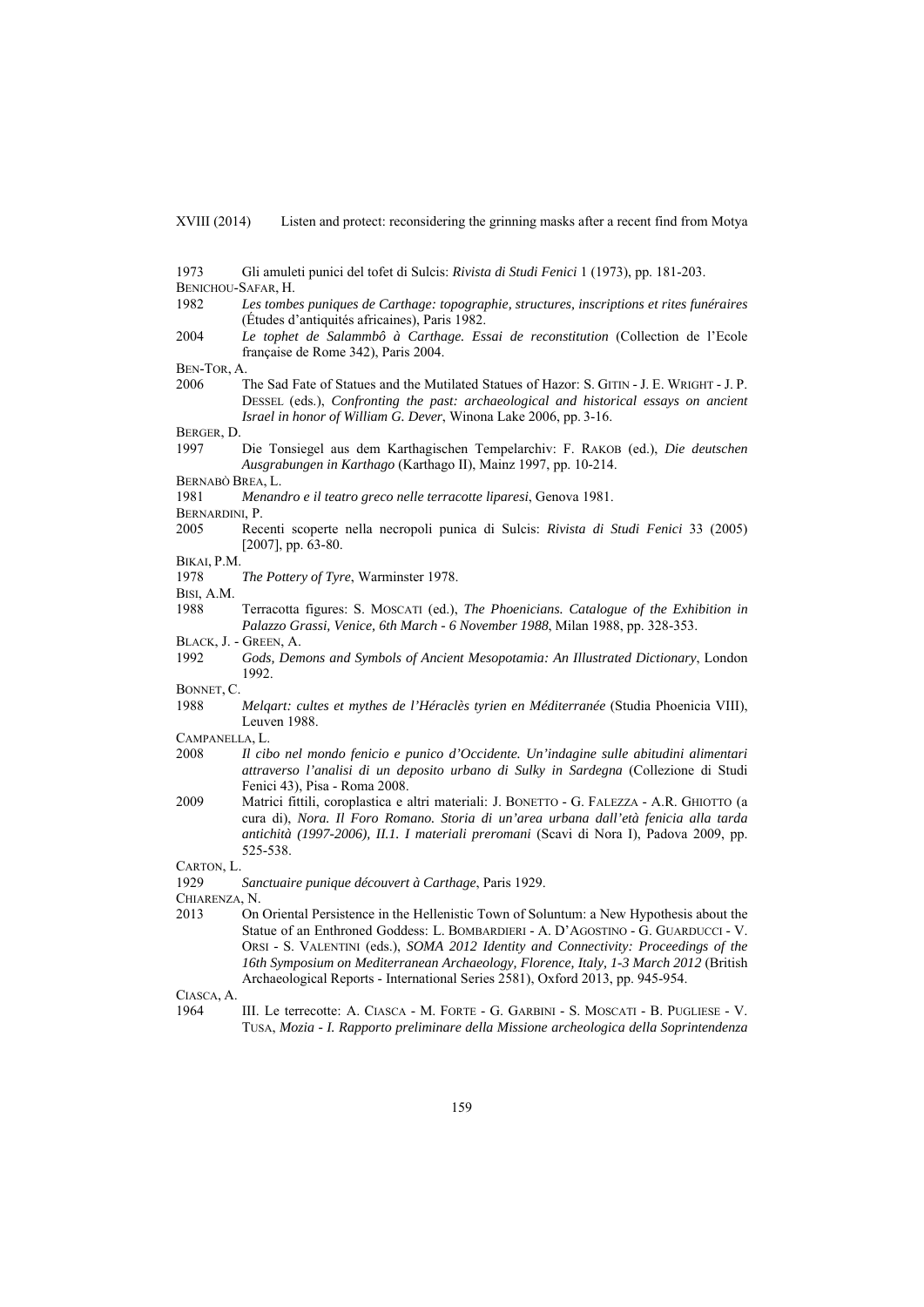*alle Antichità della Sicilia Occidentale e dell'Università di Roma* (Studi Semitici 12), Roma 1964, pp. 61-69.

- 1988 Masks and protomes: S. MOSCATI (ed.), *The Phoenicians. Catalogue of the Exhibition in Palazzo Grassi, Venice, 6th March - 6 November 1988*, Milan 1988, pp. 354-369.
- 1991 *Protomi e maschere puniche* (Itinerari fenici e punici VII. Comitato nazionale per gli studi e le ricerche sulla civiltà fenicia e punica), Roma 1991.
- 1992 Mozia: sguardo d'insieme sul *tofet*: *Vicino Oriente* 8 (1992), pp. 113-155.
- CIASCA, A. TOTI, M.P.

1994 *Scavi a Mozia. Le terrecotte figurate* (Collezione di Studi Fenici 33), Roma 1994. CINTAS, P.

1946 *Amulettes puniques* (Publications de l'Institut des hautes études de Tunis I), Tunis 1946. CORNELIUS, I.

1994 *The Iconography of the Canaanite Gods Reshef and Ba'al: Late Bronze and Iron Age I Periods (c 1500-1000 BCE)* (Orbis Biblicus et Orientalis 140), Fribourg 1994.

CULICAN, W.

1975-1976 Some Phoenician Masks and Other Terracottas: *Berytus* 24 (1975-1976), pp. 47-87.

1976 Phoenician demons: *Journal of Near Eastern Studies* 35 (1976), pp. 21-24.

- DAYAGI-MENDELS, M.
- 2002 *The Akhziv cemeteries: the Ben-Dor excavations, 1941-1944* (Israel Antiquities Authority Reports 15), Jerusalem 2002.
- DEL VAIS, C.
- 1993 La simbologia astrale delle stele votive di Mozia. Osservazioni preliminari: *Sicilia Archeologica* 81 (1993), pp. 51-73.

DEL VAIS, C. - FARISELLI, A.

- 2012 Le maschere nella Sardegna punica: contesti, modelli e valore iconologico: H. MELLER R. MARASZEK (Hrsg.), *Masken der Vorzeit in Europa, II. Internationale Tagung vom 19. bis 21. November 2010 in Halle (Saale); Landesamt für Denkmalpflege und Archäologie Sachsen-Anhalt, Landesmuseum für Vorgeschichte* (Tagungen des Landesmuseums für Vorgeschichte Halle 7), Halle 2012, pp. 71-79.
- DI MAURO, D. ALFONSI, L. SAPIA, V. URBINI, S.
- 2014 A neighborhood revealed by geophysical prospection: An example of urbanization at the Phoenician-Punic settlement of Mozia (western Sicily, Italy): *Journal of Applied Geophysics* 104 (2014), pp. 114-120.

EKMAN, P.

2003 *Emotions Revealed. Recognizing faces and feelings to improve communication and emotional life* (Times Books), New York 2003.

FACENNA, D.

1996 Alcuni segni facciali nel Medio e Vicino Oriente: E. ACQUARO (a cura di), *Alle soglie della classicità: il Mediterraneo tra tradizione e innovazione. Studi in onore di Sabatino Moscati*, Roma 1996, pp. 695-706.

FANTAR, M.H.

1996 Le signe dit de Tanit au Cap Bon: E. ACQUARO (a cura di), *Alle soglie della classicità: il Mediterraneo tra tradizione e innovazione. Studi in onore di Sabatino Moscati*, Roma 1996, pp. 706-723.

FARISELLI, A.C.

2011 Maschere puniche. Aggiornamenti e riletture iconologiche: *Ocnus. Quaderni della Scuola di Specializzazione in Beni Archeologici* 19 (2011), pp. 155-170.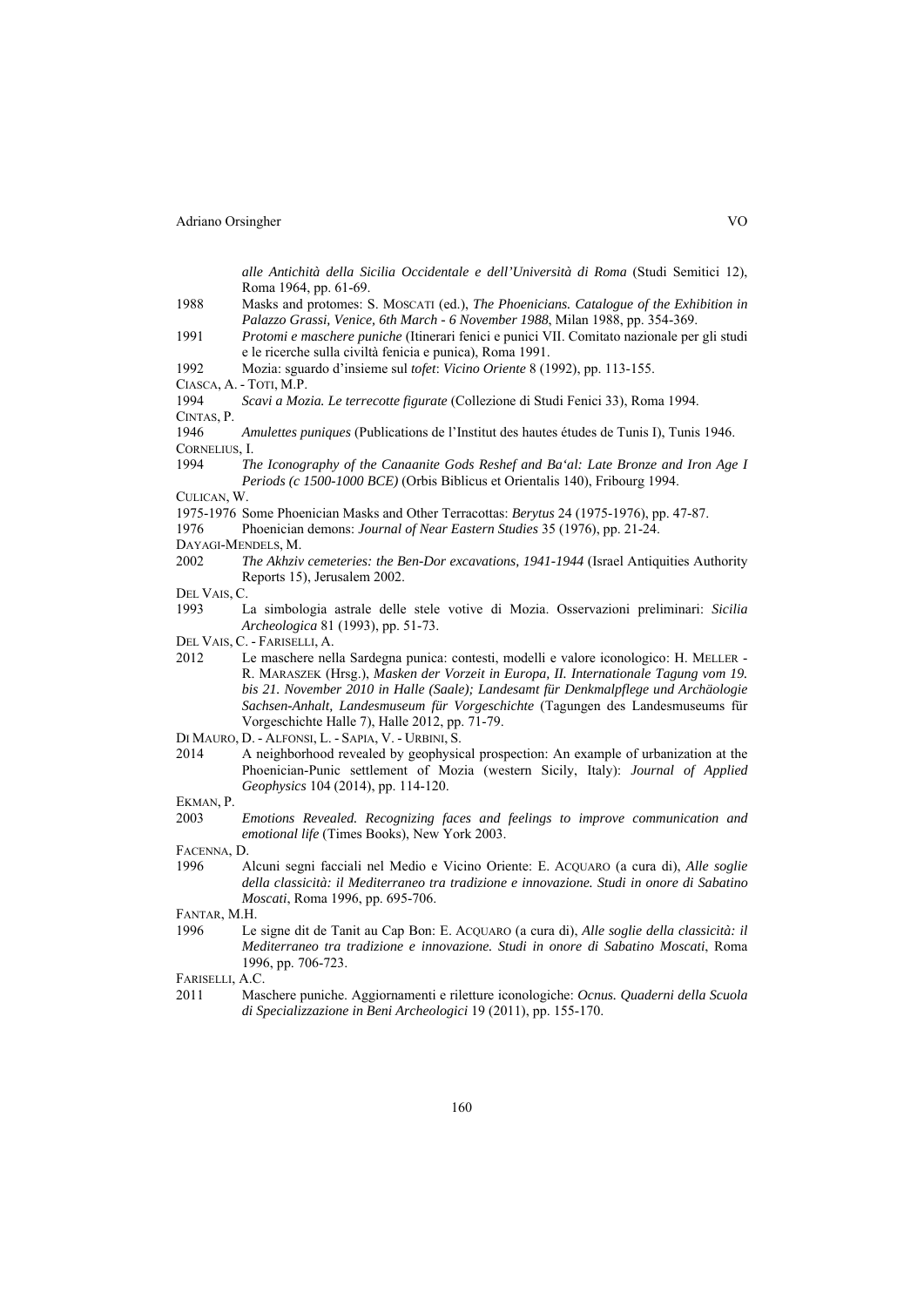- 2012 Note di iconografia punica in Sardegna. Il triangolo apicato: C. DEL VAIS (ed.), *Epi oinopa ponton. Studi sul Mediterraneo antico in ricordo di Giovanni Tore*, Oristano 2012, pp. 539-549.
- 2014 Maschere antropomorfe in terracotta nell'oriente fenicio: riflessioni per la redazione di un corpus: A. LEMAIRE (ed.) *Phéniciens d'Orient et d'Occident. Mélanges Josette Elayi* (Cahiers de l'Institut du Proche-Orient Ancien du Collège de France II), Paris 2014, pp. 147-167.

FERNÁNDEZ, J.H.

- 1992 *Excavaciones en la necrópolis del Puig des Molins (Eivissa): las campañas de Carlos Román Ferrer, 1921-1929* (Trabajos del Museo Arqueológico de Ibiza 28-29), Ibiza 1992. GARBATI, G.
- 2014 Baal Hammon and Tinnit in Carthage: the Tophet between the Origin and the Expansion of the Colonial World: P. XELLA (ed.), *The Tophet in the Phoenician Mediterranean*  (Studi epigrafici e linguistici sul Vicino Oriente antico 29-30), Verona 2014, pp. 49-64.

GARBINI, G.

- 1968 Maschere puniche: *Annali dell'Istituto Universitario Orientale di Napoli* 18 (1968), pp. 319-330.
- 1996 Palmira colonia fenicia: *La parola del passato* 51 (1996), pp. 81-94.
- GAUCKLER, P.
- 1915 *Nécropoles puniques de Carthage. Carnets de fouilles et études*, Paris 1915.
- GJERSTAD, E. LINDROS, J. SJØQVIST, E. WESTHOLM, A.
- 1935 *The Swedish Cyprus Expedition. Finds and Results of the Excavations in Cyprus 1927- 1931*, vol. II, Stockholm 1935.
- GUBEL, E.
- 1985 Phoenician Lioness Heads from Nimrud: origin and function: E. GUBEL E. LIPINSKI (eds.), *Phoenicia and its Neighbours* (Studia Phoenicia III), Leuven 1985, pp. 181-202. HATZIS, J.

2004 The wrinkle and its measurement. A skin surface Profilometric method: *Micron* 35 (2004), pp. 201-219.

HORN, F.

2005 Les terres cuites d'origine orientale en péninsule Ibérique (VIII-VIe s. av. J.-C.): S. CELESTINO PEREZ - J. JIMENEZ ÁVILA (eds.), *El periodo orientalizante: actas del III Simposio internacional de arqueología de Mérida: protohistoria del Mediterráneo occidental* (Anejos de Archivo español de arqueología 35), Mérida 2005, pp. 1405-1415. HUEHNERGARD, J. - LIEBOWITZ, H.

2013 The Biblical Prohibition Against Tattooing: *Vetus Testamentum* 63 (2013), pp. 59-77.

HVIDIBERG-HANSEN, O.

2007 Die Embleme im Paviment: H.G. NIEMEYER - R.F. DOCTER - K. SCHMIDT - B. BECHTOLD, *Karthago. Die Ergebnisse der Hamburger Grabung unter dem Decumanus Maximus* (Hamburger Forschungen zur Archäologie 2), Mainz am Rhein 2007, pp. 223-228.

KARAGEORGHIS, V.

- 1996 Anthropomorphic clay masks from Cyprus: E. ACQUARO (a cura di), *Alle soglie della classicità: il Mediterraneo tra tradizione e innovazione: studi in onore di Sabatino Moscati*, Roma 1996, pp. 813-821.
- 2006 *Aspects of everyday life in ancient Cyprus: iconographic representations*, Nicosia 2006. KLETTER, R.
- 2007 To Cast an Image: Iron Age Masks from Judah and the Biblical 'Masekah: A. BEN TOR J.P. DESSEL - W.G. DEVER - A. MAZAR - J. AVIRAM (eds.), *"Up to the Gates of Ekron".*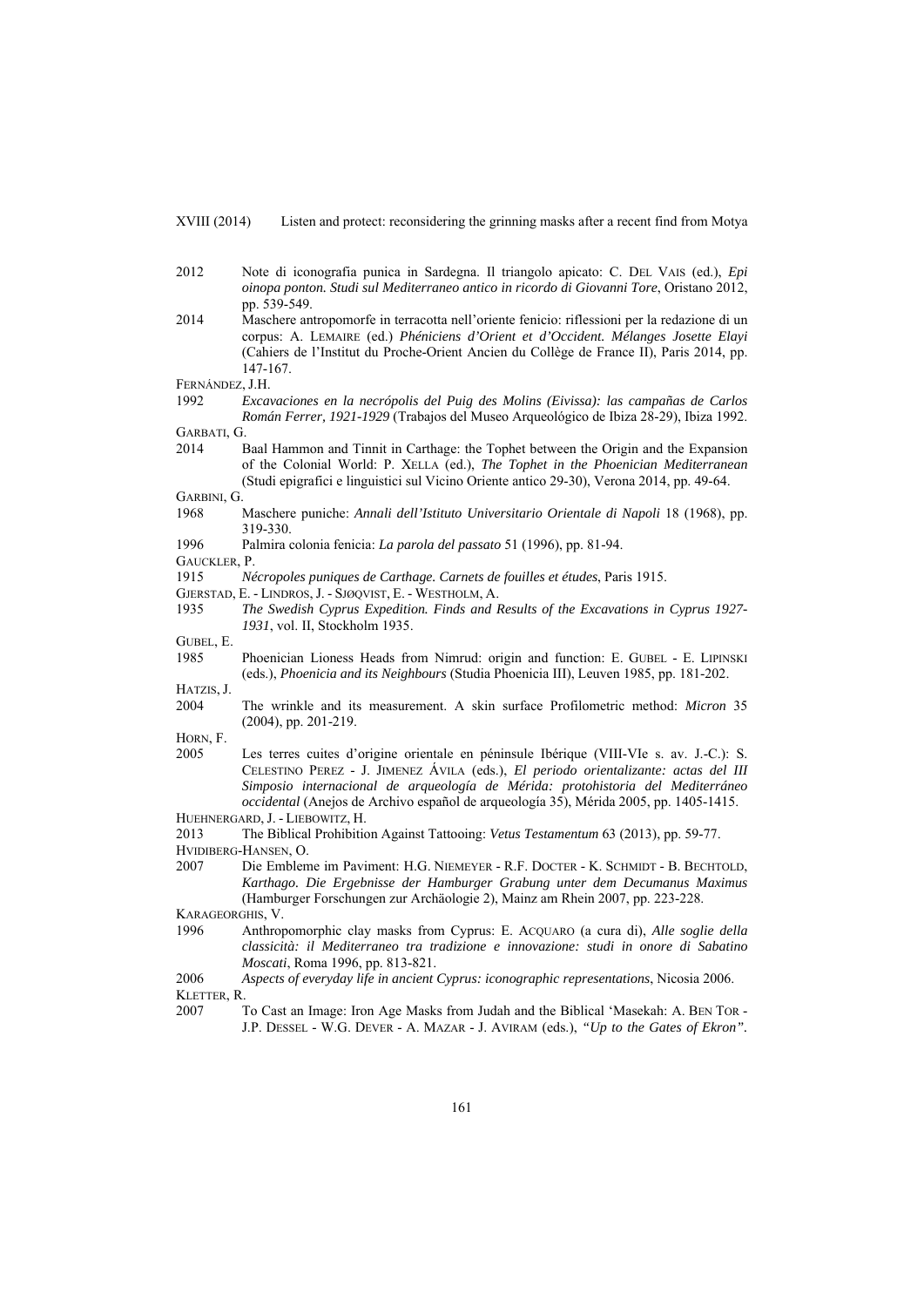*Essays on the archaeology and history of the Eastern Mediterranean in Honor of Seymour Gitin*, Jerusalem 2007, pp. 189-208.

LAMBERT, W.G.

1987 Gilgamesh in literature and art. The second and first millennium: A.E. FARKAS - P.O. HARPER - E.B. HARRISON (eds.), *Monsters and demons in the ancient and medieval worlds: papers presented in honor of Edith Porada*, Mainz on Rhine 1987, pp. 37-52.

LANCEL, S.

- 1995 Carthage et les échanges culturels en Méditerranée: *Carthage: l'histoire, sa trace et son écho. Catalogue de l'exposition, Paris, Musée du Petit Palais, 9 mars - 2 juillet 1995,*  Paris 1995, pp. 24-48.
- LANCELLOTTI, M.G.
- 2006 Magia, pantheon, sacrificio: riflessioni metodologiche su alcuni temi di religione fenicia: J.-P. VITA - J.-A. ZAMORA (eds.), *Nuevas perspectivas I: la investigación fenicia y púnica*  (Cuadernos de archeología mediterránea 13), Barcelona 2006, pp. 61-72.
- 2010 *Dea Caelestis: studi e materiali per la storia di una divinità dell'Africa romana* (Collezione di Studi Fenici 44), Roma 2010.

LIPIŃSKI, E.

- 1996 Egypto-Canaanite iconography of Reshef, Bàal, Horon, and Anat: *Chronique d'Egypte* 71 (1996), pp. 254-262.
- LÓPEZ-BERTRAN, M. GARCIA-VENTURA, A.
- 2008 Materializing music and sound in some Phoenician and Punic Contexts: *Saguntum* 40 (2008), pp. 27-36.

LUISELLI, M.M.

2013 Images of Personal Religion in Ancient Egypt: An Outline: M.M. LUISELLI - J. MOHN - S. GRIPENTRO (eds.), *Kult und Bild Die bildliche Dimension des Kultes im Alten Orient, in der Antike und in der Neuzeit* (Diskurs Religion 1), Würzburg 2013, pp. 13-40.

MANCINI, L.

2012 L'architettura templare di Cartagine alla luce delle fonti letterarie e delle testimonianze materiali: *Byrsa* 17-18 (2010) [2012], pp. 39-72.

MARKOE, G.E.

- 1990 The emergence of Phoenician art: *Bulletin of the American Schools of Oriental Research* 279 (1990), pp. 13-26.
- MOOREY, P.R.S.
- 2005 *Ancient Near Eastern Terracottas with a catalogue of the collection in the Ashmolean Museum*, Oxford 2005.

MORSTADT, B.

2010 Phönizische Masken - zwischen Abbild und Abschreckung: H. MELLER - R. MARASZEK (Hrsg.), *Masken der Vorzeit in Europa, I. Internationale Tagung vom 20. bis 22. November 2009 in Halle (Saale), Landesamt für Denkmalpflege und Archäologie Sachsen-Anhalt, Landesmuseum für Vorgeschichte* (Tagungen des Landesmuseums für Vorgeschichte Halle 4), Halle 2010, pp. 203-223.

MOSCATI, S.<br>1968

- 1968 *I Fenici in Sardegna*, Milano 1968.
- 1983 Sileno. Dalla maschera al pendente: *Rendiconti dell'Accademia Nazionale dei Lincei* 38 (1983), pp. 271-273.
- 1987 *Le officine di Tharros* (Studia Punica 2), Roma 1987.
- 1990 *L'arte dei Fenici*, Milano 1990.
- 1996 *La bottega del mercante: artigianato e commercio fenicio lungo le sponde del Mediterraneo*, Torino 1996.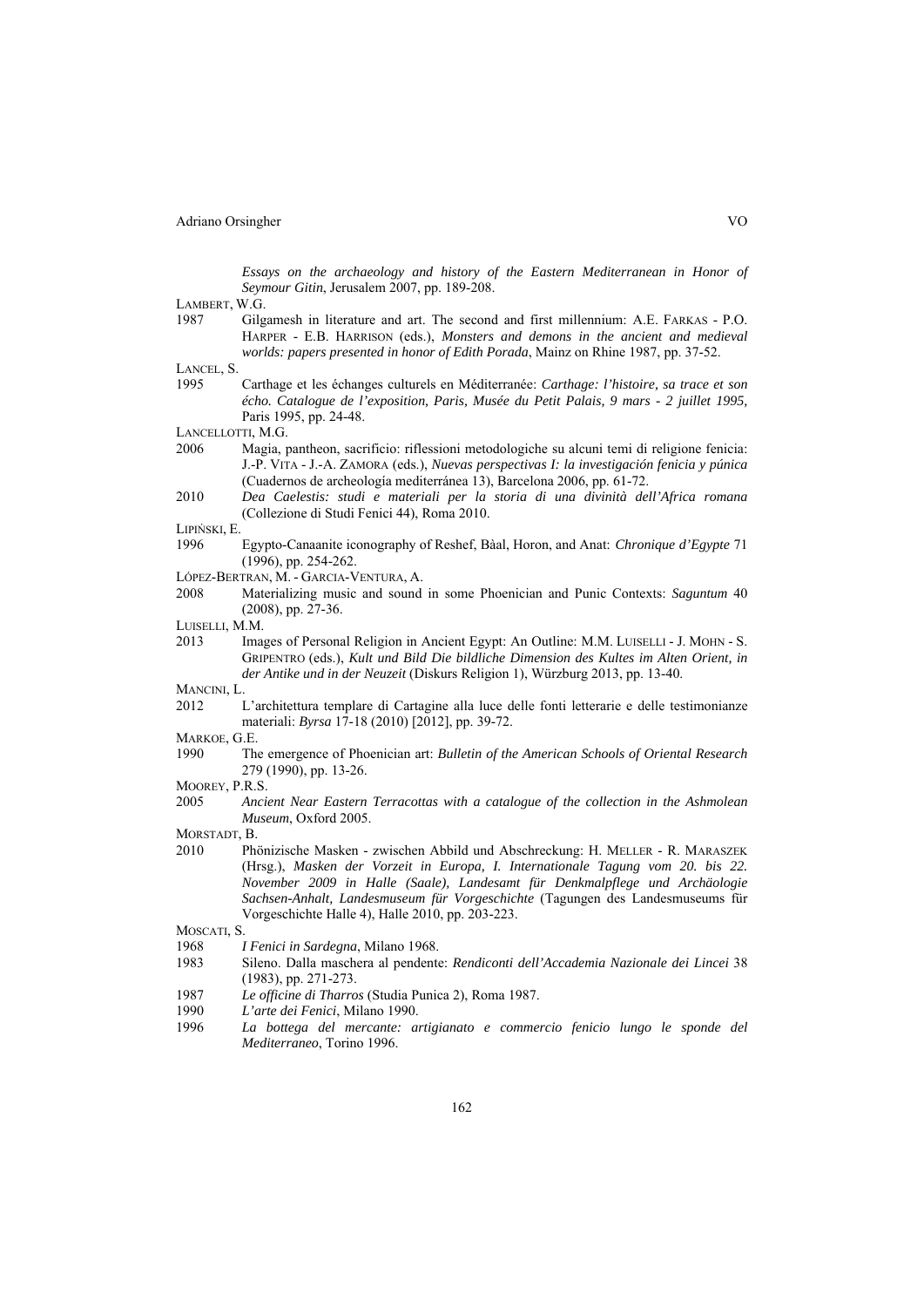NIEHR, H.

2008 Baal Hammon: *Iconography of Deities and Demons: Electronic Pre-Publication*, http://www.religionswissenschaft.uzh.ch/idd/prepublications/e\_idd\_baal\_hammon.pdf, (2008), pp. 1-3.

NIEMEYER, H.G.

2007 Figürliche Terrakotten: H.G. NIEMEYER - R.F. DOCTER - K. SCHMIDT - B. BECHTOLD, *Karthago. Die Ergebnisse der Hamburger Grabung unter dem Decumanus Maximus* (Hamburger Forschungen zur Archäologie 2), Mainz am Rhein 2007, pp. 758-764.

NIEMITZ, C. - NIBBRIG, M. - ZACHER, V.

2007 Human ears grow throughout the entire lifetime according to complicated and sexually dimorphic patterns. Conclusions from a cross-sectional analysis: *Anthropologischer Anzeiger* 65 (2007), pp. 391-413.

NIGRO, L.

- 2004 Il tofet: L. NIGRO G. ROSSONI (a cura di), *«La Sapienza» a Mozia. Quarant'anni di ricerca archeologica, 1964-2004. Catalogo della Mostra, Università di Roma "La Sapienza", Facoltà di Scienze Umanistiche, Museo dell'Arte Classica, 27 febbraio-18 maggio 2004*, Roma 2004, pp. 38-45.
- 2004-2005 Un pithos dipinto dalla fortezza occidentale di Mozia: *Scienze dell'Antichità* 12 (2004- 2005), pp. 727-737.
- 2013 Mozia: il Tofet e la città. Il limite meridionale del santuario e le strutture ad esso collegate negli scavi della Sapienza 2010-2011: *Scienze dell'Antichità* 19 (2013), pp. 37-53.

O'NEILL, J.P. (ed.)

1986 *Treasures of the Holy Land: ancient art form the Israel Museum, NY. Exhibition catalogue, The Metropolitan Museum of Art*, New York 1986.

ORSINGHER A

- 2007 Bruciaprofumi lotiformi: una produzione fenicia: *Vicino Oriente* 13 (2007), pp. 115-140.
- 2013 The Hellenization of the Punic World: a view from the Tophet: L. BOMBARDIERI A. D'AGOSTINO - G. GUARDUCCI - V. ORSI - S. VALENTINI (eds.), *SOMA 2012 Identity and Connectivity: Proceedings of the 16th Symposium on Mediterranean Archaeology, Florence, Italy, 1-3 March 2012* (British Archaeological Reports - International Series 2581), Oxford 2013, pp. 693-701.

PETERS, S. (ed.)

2004 *Hannibal ad portas: Macht und Reichtum Karthagos. Herausgegeben vom Badischen Landesmuseum Karlsruhe. Begleitbuch zur Großen Sonderausstellung, 26.09.2004 - 30.01.2005*, Stuttgart 2004.

PICARD, C.

- 1965-1966 Sacra punica. Étude sur les masques et rasoirs de Carthage: *Karthago* 13 (1965-1966), pp. 3-115.
- 1976 Les représentation de sacrifice molk sur les ex-voto (stéles) de Carthage: *Karthago* 17 (1975-1976) [1976], pp. 67-138.
- 1978 Les représentation de sacrifice molk sur les ex-voto (stéles) de Carthage: *Karthago* 18 (1975-1976) [1978], pp. 5-116.

PIZZIMENTI, S.

2014 The Astral Family in Kassite Kudurrus Reliefs Iconographical and Iconological Study of Sîn, Šamaš and Ištar Astral Representations: L. MARTI (ed.), *La famille dans le Proche-Orient ancien: réalités, symbolismes, et images. Proceedings of the 55<sup>th</sup> Rencontre Assyriologique Internationale at Paris 6–9 July 2009*, Winona Lake 2014, pp. 151-161.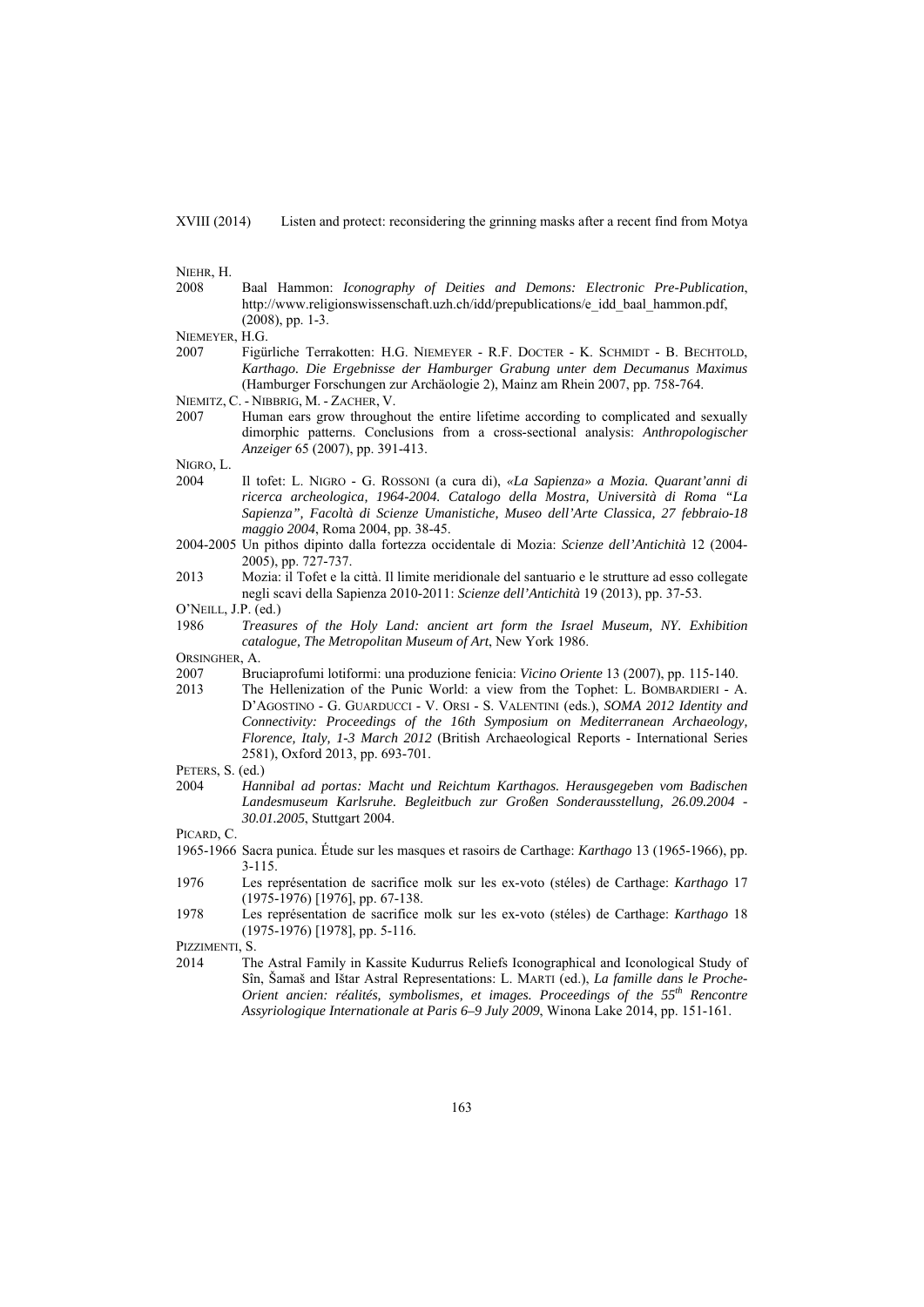POINSSOT, L. - LANTIER, R.

1926 Un bandeau de front punique: *Comptes rendus de l'Académie des Inscriptions et Belles-Lettres* 70 (1926), pp. 6-8.

QUILLARD, B.

1987 *Bijoux carthaginois, II. Porte-amulettes, sceaux-pendentifs, pendants, boucles, anneaux et bagues d'après les collections du Musée national du Bardo et du Musée national de Carthage* (Publications d'histoire de l'art et d'archéologie de l'Université catholique de Louvain XXXII 3), Louvain-la-Neuve 1987.

RIBICHINI, S.

- 2003 *Il riso sardonico. Storia di un proverbio antico*, Sassari 2003.
- RODERO RIAZA, A.
- 1991 Protohistoria y Colonizaciones: *Museo Arqueológico Nacional. Guía General, I*, Madrid 1991, pp. 49-87.
- ROMÁN FERRER, C.
- 1923 *Excavaciones en Ibiza: memoria de los resultados obtenidos en las excavaciones practicadas en 1922* (Junta Superior de Excavaciones y Antigüedades 58), Madrid 1923.

ROSE, H.

- 2006 *Die römischen Terrakottamasken in den Nordwestprovinzen* (Monumenta artis Romanae 37), Wiesbaden 2006.
- SADER, H.
- 2005 *Iron Age Funerary Stelae from Lebanon* (Cuadernos de archeología mediterránea 11), Barcelona 2005.
- SMITH, J.S.
- 2009 *Art and society in Cyprus from the Bronze Age into the Iron Age*, Oxford New York 2009.

SMITH, S.

- 1924 The face of Humbaba: *Liverpool Annals of Archaeology and Anthropology* 11 (1924), pp. 105-114.
- SPANU, P. ZUCCA, R.
- 2011 Da Τάρραι πóλισ al portus sancti Marci: storia e archeologia di una città portuale dall'antichità al Medioevo: A. MASTINO - P. G. SPANU - A. USAI - R. ZUCCA (eds.), *Tharros Felix* 4, Roma 2011, pp. 15-103.
- STERN, E.
- 1976 Phoenician Masks and Pendants: *Palestine Exploration Quarterly* 108 (1976), pp. 109- 118.
- 2010 *Excavations at Dor: figurines, cult objects and amulets: 1980-2000 seasons*, Jerusalem 2010.

STEYMANS, H.U. (ed.)

- 2010 *Gilgamesh: epic and iconography* (Orbis Biblicus et Orientalis 245) Fribourg 2010.
- TARAMELLI, A.
- 1918 Cabras Maschere fittili apotropaiche della necropoli punica di Tharros, ed altra pure apotropaica della necropoli di S. Sperate: *Notizie degli Scavi di Antichità* 15 (1918), pp. 145-155.

TRONCHETTI, C.

1986 Tomba punico-romana a S. Sperate (Cagliari): *Studi Sardi* 26 (1981-1985) [1986], pp. 101-111.

UGAS, G.

1993 *San Sperate dalle origini ai baroni* (Norax 2), Cagliari 1993.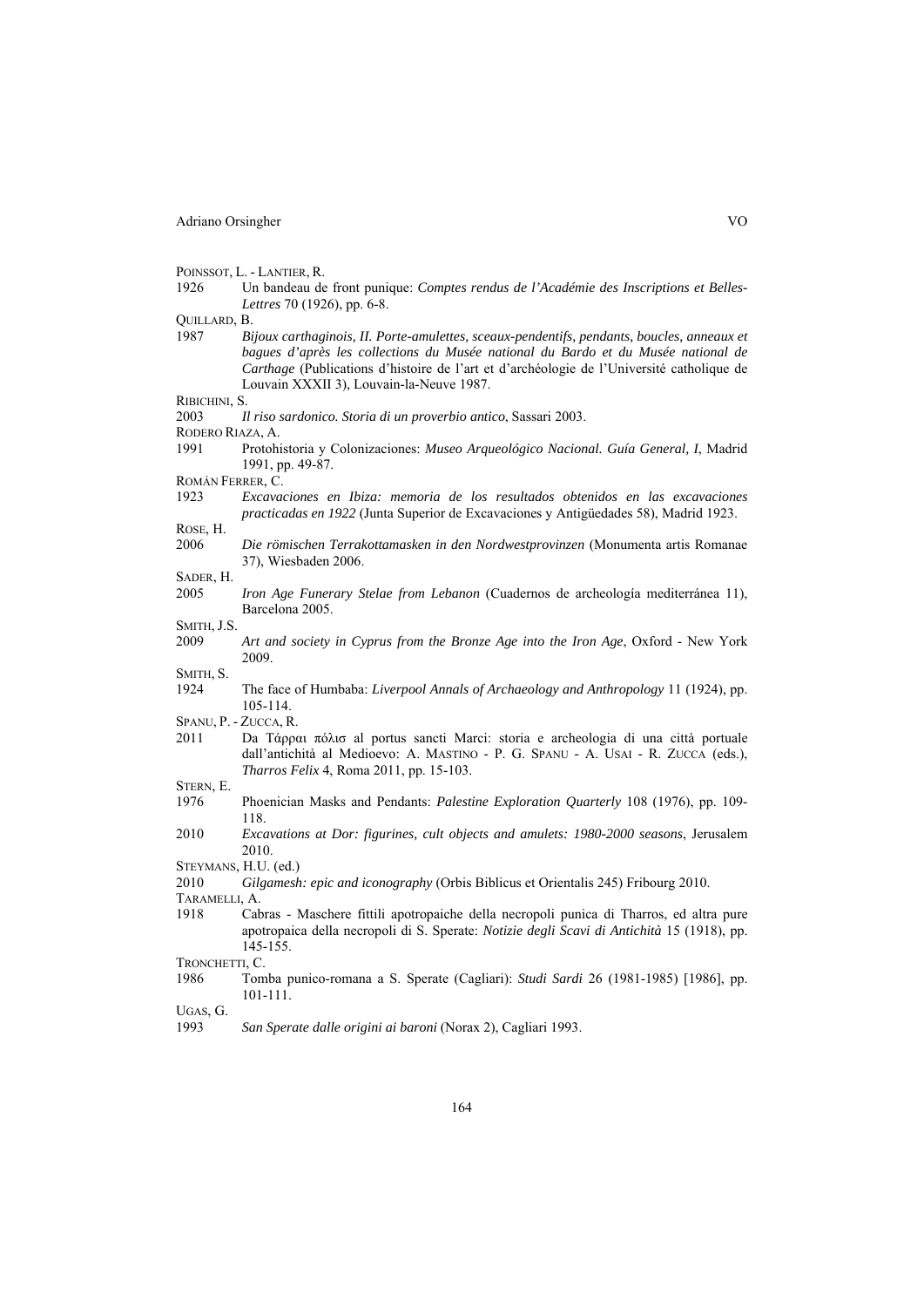#### VERMEULE, C. (ed.)

- 1972 *Art of ancient Cyprus. Catalogue of the collections, Museum of Fine Arts, Boston*, Boston 1972.
- YADIN, Y. AHARONI, Y. AMIRAN, R. DOTHAN, T. DOTHAN, M. DUNAYEVSKY, I. PERROT, J.
- 1961 *Hazor III-IV. The James A. de Rothschild Expedition at Hazor. An Account of the Third and Fourth Seasons of Excavation, 1957-1958*, Jerusalem 1961.

WIEDERKEHR SCHULER, E.

2004 *Les protomés féminines du sanctuaire de la Malophoros à Sélinonte* (Cahiers du Centre Jean Bérard 22), Naples 2004.

XELLA, P.

- 1991 *Baal Hammon. Recherches sur l'identité et l'histoire d'un dieu phénico-punique* (Collezione di Studi Fenici 32), Roma 1991.
- 1999-2000 I χρυσoι ναoι dei Cartaginesi: *Homenaje G. del Olmo Lele. Aula Orientalis* 17-18 (1999- 2000), pp. 363-366.

ZUCCA, R.

2012 La maschera ghignante da Tharros dell'Antiquarium Arborense di Oristano: C. DEL VAIS (ed.), *Epi oinopa ponton: studi sul Mediterraneo antico in ricordo di Giovanni Tore*, Oristano 2012, pp. 473-481.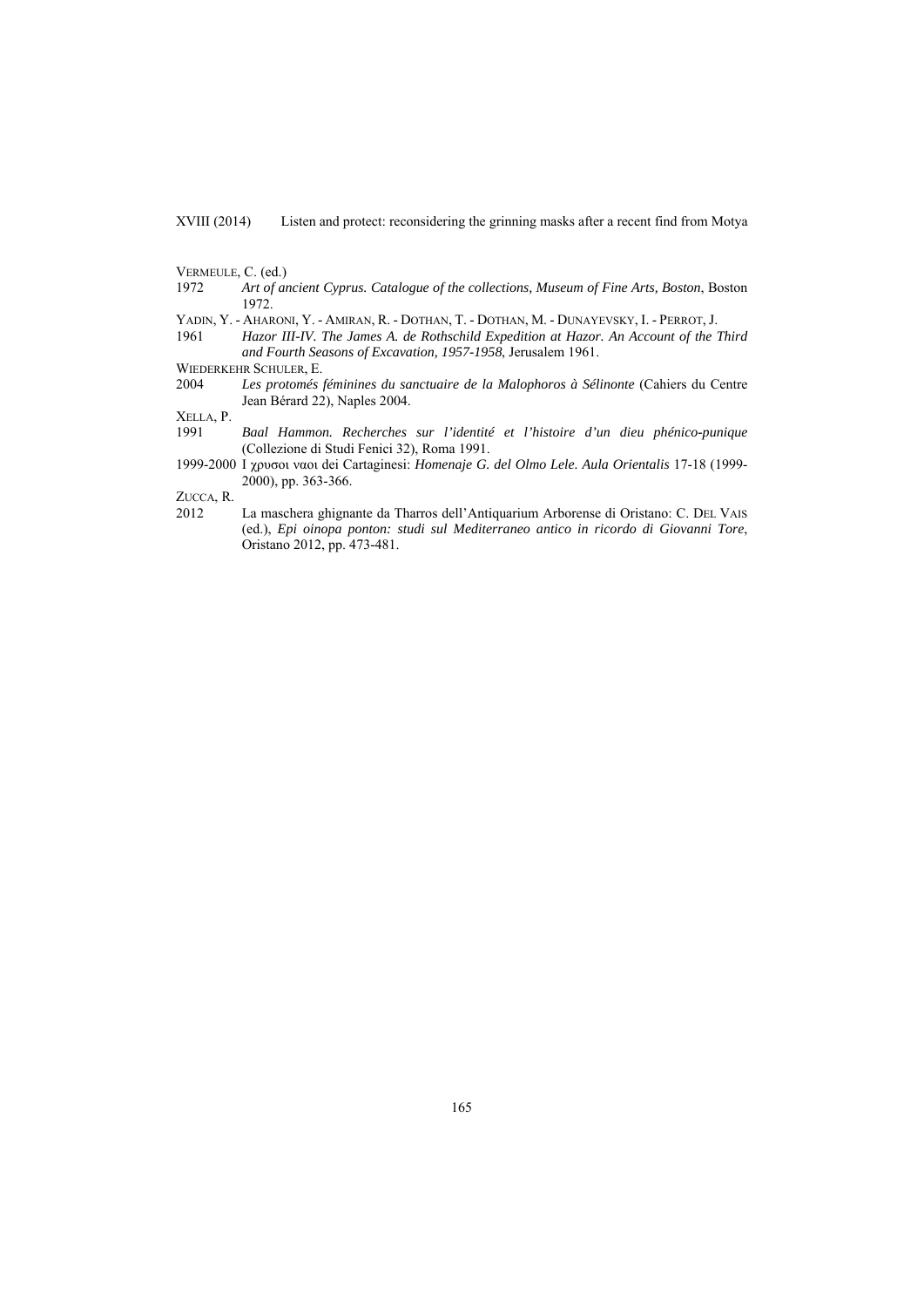

Fig. 1 - Motya, Tophet: aerial view of the finding spot (circle), from the south-east (courtesy of Rome «La Sapienza» Archaeological Expedition to Motya - Prof L. Nigro).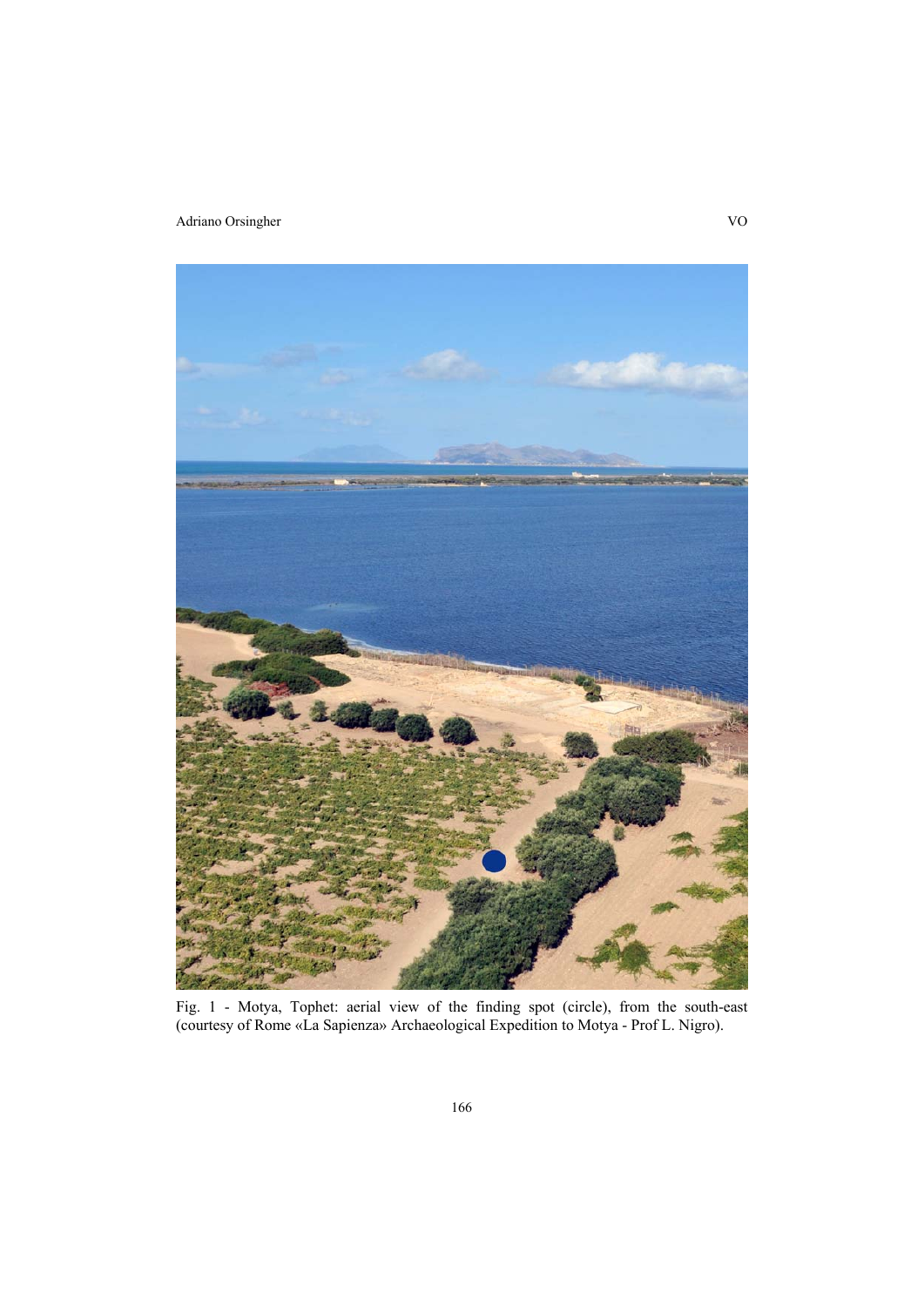

Fig. 2 - Motya: fragmentary mask or protome, G. Whitaker Museum, inv. no. 8071 (drawing by A. Guari and photos by the Author).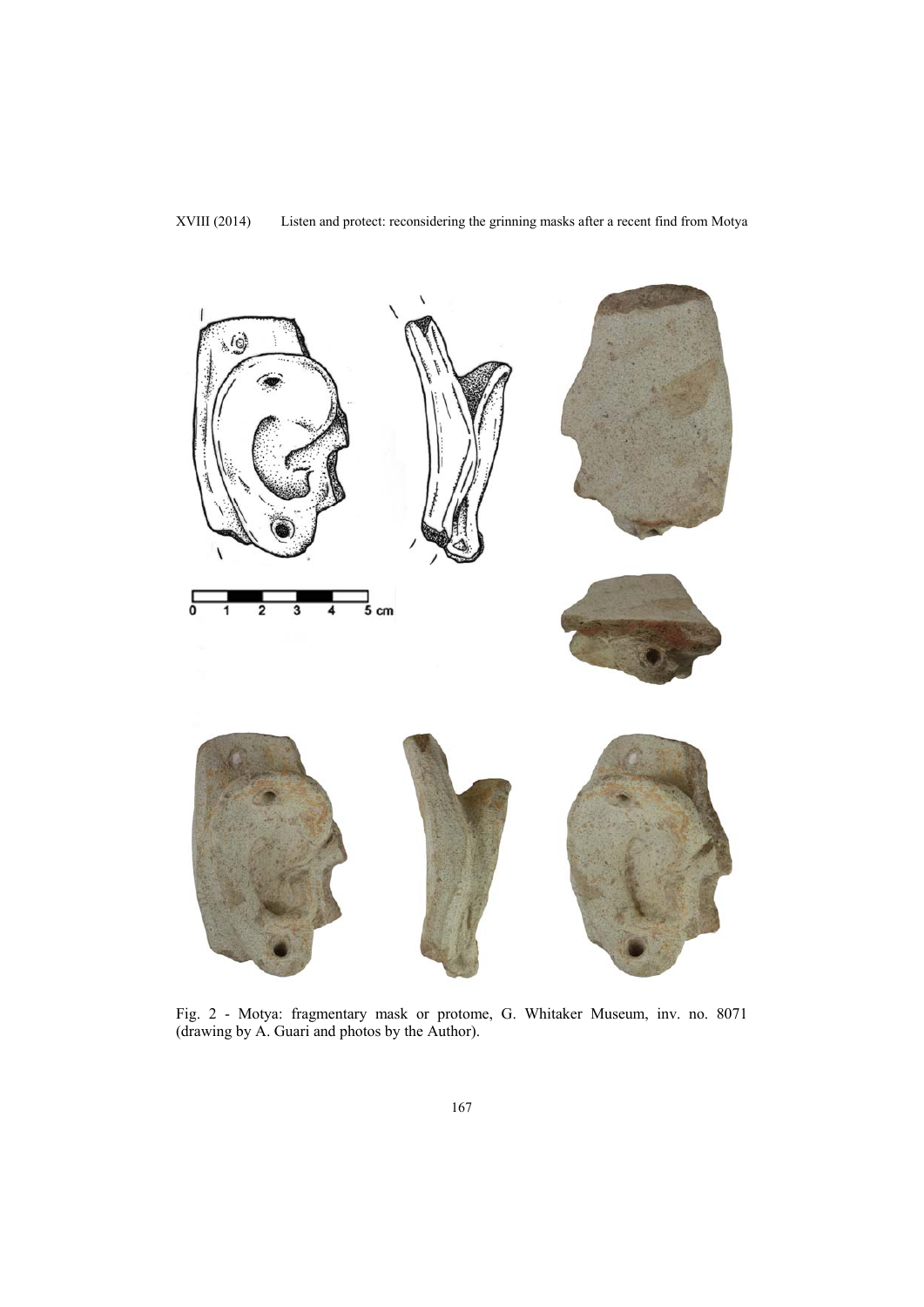Fig. 3 - Chrono-typological sequence of the grimacing mask:

- 1, Carthage, necropolis: tomb 30. Musée du Louvre, Paris, Département des Antiquités orientales, inv. no. AO 3242. H. 19 cm, L. 16 cm (photo © RMN-Grand Palais [musée du Louvre] - Christophe Chavan);
- 2, Carthage, necropolis: tomb 1. Musée National du Carthage, Tunis, inv. no. unkn. H. 13 cm, L. 12 cm, D. 3.5 cm (after Moscati 1996, pl. 22);
- 3, Carthage, necropolis. Musée National du Bardo, Tunis, inv. no. unkn. H. 17 cm;
- 4, Tharros, necropolis. Museo Nazionale "G.A. Sanna", Sassari, inv. no. 2652. H. 17.5 cm, L. 6.5 cm (after Moscati 1996, 125);
- 5, Tharros, necropolis/tophet. Antiquarium Arborense, Oristano, Efisio Pischedda Collection, inv. no. P.301. H. 19.2 cm, L. 14.1 cm (after Moscati 1990, 125);
- 6, Motya, Tophet: middle favissa. G. Whitaker Museum, Marsala, inv. no. 2387; MT64/2723. H. 20 cm, L. 15 cm (after Moscati 1996, 124);
- 7, Tharros, necropolis: tomb 7. British Museum, London, inv. no. ME 133128, AN32498001. H. 17.7 cm (Courtesy of the Trustees of the British Museum);
- 8, San Sperate, necropolis. Museo Archeologico Nazionale, Cagliari, inv. no. 20849. H. 18 cm (Peters 2004, 165-166, no. 49);
- 9, Sinis di San Vero Milis. Lost. Dimensions: unavailable (after Spanu Zucca 2011, 53, note 289, fig. 29, right);
- 10, Carthage, necropolis. Musée National du Bardo, Tunis, inv. no. unkn. H. 14 cm, L. 13 cm, D. 10 cm (after Lancel 1995, 45);
- 11, Carthage, necropolis. Musée National du Bardo, Tunis, inv. no. unkn. H. 17 cm, L. 15 cm, D. 8 cm (after Lancel 1995, 44);
- 12, Puig des Molins, necropolis. Museo Arqueológico Nacional, Madrid, inv. no. MAN 1923/60/256. H. 13 cm, L. 9 cm, D. 7 cm (after Rodero Riaza 1991, 73, 75, fig. 15);
- 13, Tharros, necropolis. Museo Archeologico Nazionale, Cagliari, inv. no. unkn. H. 19 cm, L. 15 cm (after Moscati 1990, 84);
- 14, Puig des Molins, necropolis. Museu d'Arqueologia de Catalunya, Barcelona, inv. no. MAC 8600. H. 13.5 cm, L. 11 cm (after Moscati 1990, 220);
- 15, Puig des Molins, necropolis: Hypogeum 22. Museu Arqueològic d'Eivissa i Formentera, Eivissa, inv. no. MAE 3904. H. 12 cm (Courtesy of the Museu Arqueològic d'Eivissa i Formentera);
- 16, Carthage: *Chapelle Carton*. Musée National du Carthage, Tunis, inv. no. unkn. H. 50 cm, L. 41 cm, D. 17 cm (after Lancel 1995, 25).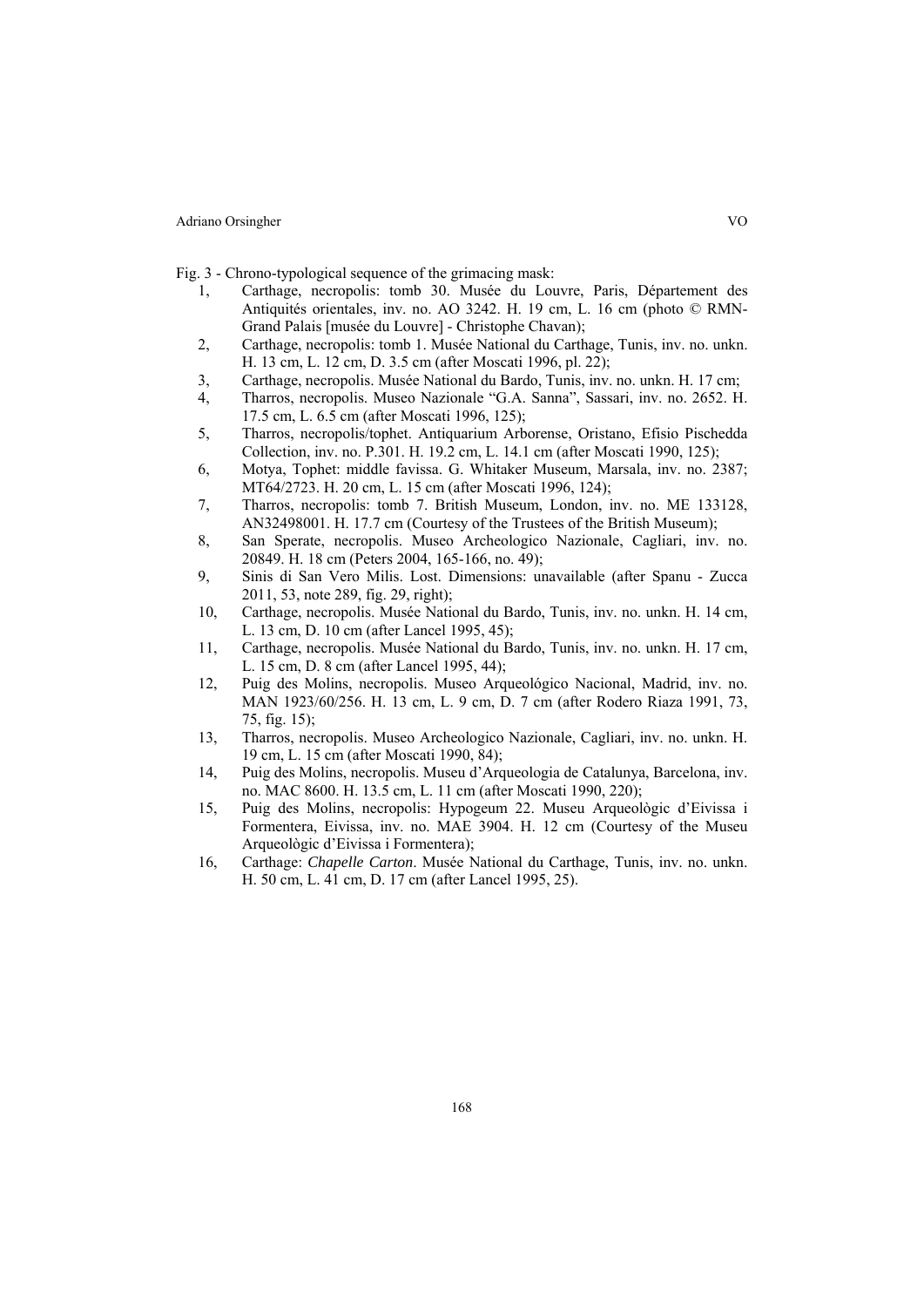

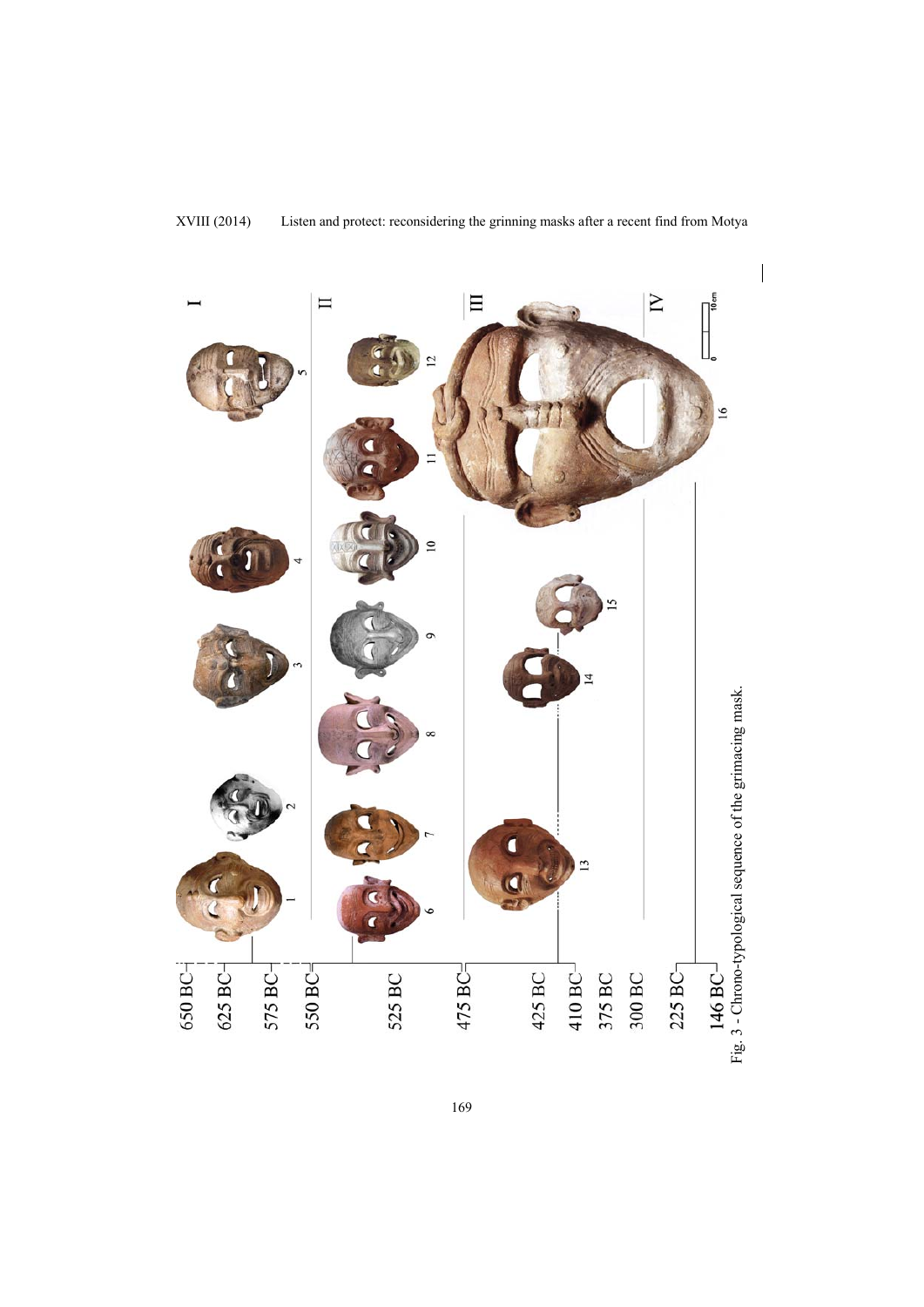|                          | <b>CHIN</b>    |           | <b>JAW</b> |            | <b>CHEEKBONE</b> | <b>FOREHEAD</b> |                                                                                                                                                                                                                                                                                                                                                     |           |                |          |
|--------------------------|----------------|-----------|------------|------------|------------------|-----------------|-----------------------------------------------------------------------------------------------------------------------------------------------------------------------------------------------------------------------------------------------------------------------------------------------------------------------------------------------------|-----------|----------------|----------|
| Catalogue                |                | left      | right      | left       | right            | left            | middle                                                                                                                                                                                                                                                                                                                                              | right     | do             | Tipology |
| $\overline{\phantom{0}}$ |                |           |            | О          | O                |                 | $\circlearrowright$                                                                                                                                                                                                                                                                                                                                 |           |                |          |
| 2                        |                |           |            | О          | $\bigcirc$       |                 | OO                                                                                                                                                                                                                                                                                                                                                  |           |                |          |
| ε                        |                |           |            |            |                  |                 | OO                                                                                                                                                                                                                                                                                                                                                  |           |                |          |
| 4                        |                |           |            |            |                  |                 | $\circlearrowright$                                                                                                                                                                                                                                                                                                                                 |           |                |          |
| S                        |                | $\otimes$ | $\otimes$  |            |                  | $\otimes$       | 0000                                                                                                                                                                                                                                                                                                                                                | $\otimes$ |                |          |
| $\circ$                  |                |           |            |            |                  |                 |                                                                                                                                                                                                                                                                                                                                                     |           |                |          |
| J                        |                |           |            |            |                  |                 | $\circledcirc$                                                                                                                                                                                                                                                                                                                                      |           |                |          |
| $\infty$                 | ▓              |           |            |            |                  |                 | 安泰公幸                                                                                                                                                                                                                                                                                                                                                |           |                |          |
| 6                        | $\mathbb{R}^2$ |           |            |            |                  |                 | લ⊠                                                                                                                                                                                                                                                                                                                                                  |           |                | $\equiv$ |
| $\overline{\circ}$       |                |           |            |            |                  |                 | XXXX                                                                                                                                                                                                                                                                                                                                                |           |                |          |
| $\equiv$                 |                |           |            |            |                  |                 | $\begin{picture}(150,10) \put(0,0){\line(1,0){10}} \put(15,0){\line(1,0){10}} \put(15,0){\line(1,0){10}} \put(15,0){\line(1,0){10}} \put(15,0){\line(1,0){10}} \put(15,0){\line(1,0){10}} \put(15,0){\line(1,0){10}} \put(15,0){\line(1,0){10}} \put(15,0){\line(1,0){10}} \put(15,0){\line(1,0){10}} \put(15,0){\line(1,0){10}} \put(15,0){\line($ |           |                |          |
| $12\,$                   |                |           |            |            |                  |                 |                                                                                                                                                                                                                                                                                                                                                     |           |                |          |
| 13                       |                |           |            |            |                  |                 | $\frac{\text{d}}{\text{d}t}$                                                                                                                                                                                                                                                                                                                        |           | $\frac{1}{10}$ |          |
| 14                       | $\bigoplus$    |           |            |            |                  |                 |                                                                                                                                                                                                                                                                                                                                                     |           |                | $\equiv$ |
| 5                        |                |           |            |            |                  |                 |                                                                                                                                                                                                                                                                                                                                                     |           |                |          |
| 16                       | O              |           |            | $\bigcirc$ | $\bigcirc$       |                 | $\circlearrowright$                                                                                                                                                                                                                                                                                                                                 |           |                | Z        |

Fig. 4 - Chrono-typological sequence of the symbols on the grimacing masks.